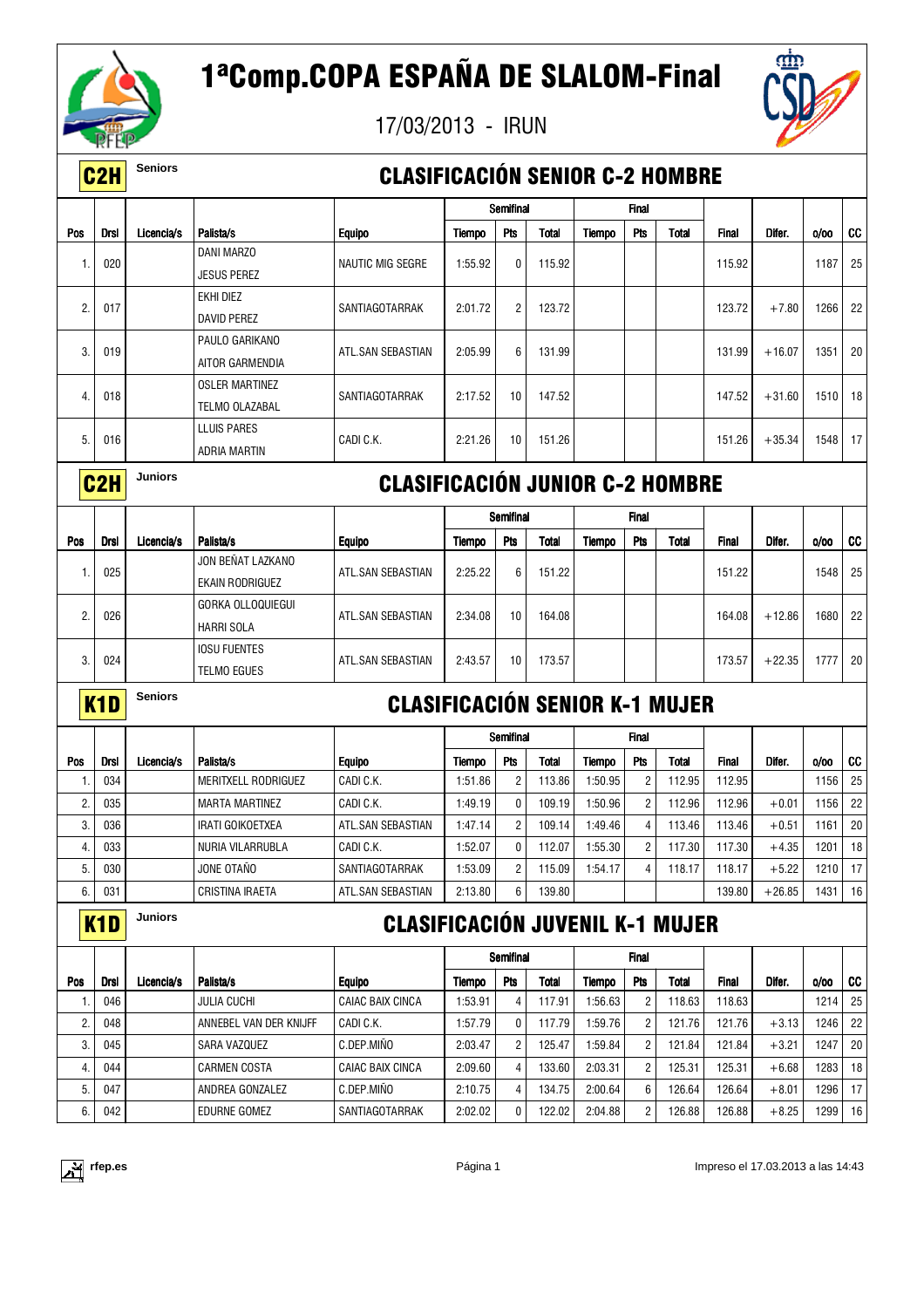

17/03/2013 - IRUN



### K1D **Juniors** CLASIFICACIÓN JUVENIL K-1 MUJER

|     |                 |            |                        |                  |         | Semifinal  |              |               | Final      |              |              |          |       |      |
|-----|-----------------|------------|------------------------|------------------|---------|------------|--------------|---------------|------------|--------------|--------------|----------|-------|------|
| Pos | Drsl            | Licencia/s | Palista/s              | <b>Equipo</b>    | Tiempo  | <b>Pts</b> | <b>Total</b> | <b>Tiempo</b> | <b>Pts</b> | <b>Total</b> | <b>Final</b> | Difer.   | 0/00  | CC   |
|     | 043             |            | UXIA GONZALEZ          | VAL MINOR-FRIOYA | 2:17.84 | 6          | 143.84       | 2:16.84       | 6          | 142.84       | 142.84       | $+24.21$ | 1462  | 15   |
| 8.  | 038             |            | <b>MAITANE HERRERO</b> | SANTIAGOTARRAK   | 2:19.88 | Δ          | 143.88       |               |            |              | 143.88       | $+25.25$ | 473 l | l 14 |
| 9.  | 04 <sup>2</sup> |            | LAURA ALONSO           | C.DEP.MINO       | 2:25.84 | 6          | 151.84       |               |            |              | 151.84       | $+33.21$ | 1554  | -13  |

## **K1D** Cadetes **CLASIFICACIÓN CADETE K-1 MUJER**

|     |             |            |                       |                   |                          | Semifinal      |        |         | <b>Final</b>   |        |              |          |      |                 |
|-----|-------------|------------|-----------------------|-------------------|--------------------------|----------------|--------|---------|----------------|--------|--------------|----------|------|-----------------|
| Pos | <b>Drsl</b> | Licencia/s | Palista/s             | <b>Equipo</b>     | Tiempo                   | <b>Pts</b>     | Total  | Tiempo  | Pts            | Total  | <b>Final</b> | Difer.   | 0/00 | <b>CC</b>       |
|     | 069         |            | <b>MIREN LAZKANO</b>  | ATL.SAN SEBASTIAN | 1:52.30                  | 4              | 116.30 | 1:54.23 | 8              | 122.23 | 122.23       |          | 1251 | 25              |
| 2.  | 068         |            | <b>IRENE BARBA</b>    | ATL.SAN SEBASTIAN | 2:03.61                  | $\overline{2}$ | 125.61 | 2:04.42 | $\overline{2}$ | 126.42 | 126.42       | $+4.19$  | 1294 | 22              |
| 3.  | 053         |            | KLARA OLAZABAL        | SANTIAGOTARRAK    | 1:58.66                  | $\overline{2}$ | 120.66 | 2:04.83 | $\overline{c}$ | 126.83 | 126.83       | $+4.60$  | 1298 | 20              |
| 4.  | 065         |            | <b>IRENE EGUES</b>    | ATL.SAN SEBASTIAN | 2:01.61                  | 0              | 121.61 | 2:05.05 | 6              | 131.05 | 131.05       | $+8.82$  | 1341 | 18              |
| 5.  | 062         |            | <b>MARTA BARBA</b>    | ATL.SAN SEBASTIAN | 2:09.59                  | 4              | 133.59 | 2:09.02 | 4              | 133.02 | 133.02       | $+10.79$ | 1362 | 17              |
| 6.  | 067         |            | ANNE ROCHA            | SANTIAGOTARRAK    | 2:11.24                  | 4              | 135.24 | 2:09.48 | 8              | 137.48 | 137.48       | $+15.25$ | 1407 | 16              |
| 7.  | 054         |            | <b>LAURA PELLICER</b> | CADI C.K.         | 2:15.21                  | 4              | 139.21 | 2:15.66 | 6              | 141.66 | 141.66       | $+19.43$ | 1450 | 15              |
| 8.  | 056         |            | <b>JAEL RISPA</b>     | CADI C.K.         | 2:15.74                  | 4              | 139.74 | 2:22.12 | 4              | 146.12 | 146.12       | $+23.89$ | 1496 | 14              |
| 9.  | 052         |            | AMAIA MEDIERO         | ATL.SAN SEBASTIAN | 2:08.39                  | 4              | 132.39 | 2:19.80 | 12             | 151.80 | 151.80       | $+29.57$ | 1554 | 13              |
| 10. | 060         |            | PAULA MARTIN          | CADI C.K.         | 2:20.22                  | $\overline{c}$ | 142.22 | 2:24.51 | 50             | 194.51 | 194.51       | $+72.28$ | 1991 | 12              |
| 11. | 061         |            | NINA IRIGOYEN         | ATL.SAN SEBASTIAN | 2:16.28                  | 6              | 142.28 |         |                |        | 142.28       | $+20.05$ | 1456 | 11              |
| 12. | 050         |            | ARIADNA LLOBET        | CADI C.K.         | 2:10.32                  | 54             | 184.32 |         |                |        | 184.32       | $+62.09$ | 1887 | 10 <sup>°</sup> |
| 13. | 066         |            | <b>ISABEL TRAVE</b>   | CADI C.K.         | 2:14.70                  | 50             | 184.70 |         |                |        | 184.70       | $+62.47$ | 1891 | 9               |
| 14. | 051         |            | <b>ZOE PASTOR</b>     | CADI C.K.         | 2:21.40                  | 54             | 195.40 |         |                |        | 195.40       | $+73.17$ | 2000 | 8               |
| 15. | 063         |            | <b>MARINA RUEDAS</b>  | C.DEP.MIÑO        | $\overline{\phantom{0}}$ |                | AB     |         |                |        |              |          |      | $\overline{7}$  |

## C1H **Seniors** CLASIFICACIÓN SENIOR C-1 HOMBRE

|     |             |            |                        |                         |         | Semifinal      |        |         | <b>Final</b>   |              |              |          |      |                 |
|-----|-------------|------------|------------------------|-------------------------|---------|----------------|--------|---------|----------------|--------------|--------------|----------|------|-----------------|
| Pos | <b>Drsl</b> | Licencia/s | Palista/s              | <b>Equipo</b>           | Tiempo  | Pts            | Total  | Tiempo  | Pts            | <b>Total</b> | <b>Final</b> | Difer.   | 0/00 | cc              |
|     | 087         |            | ANDER ELOSEGI          | SANTIAGOTARRAK          | 1:45.15 | 0              | 105.15 | 1:42.23 | 0              | 102.23       | 102.23       |          | 1046 | 25              |
| 2.  | 085         |            | JON ERGÜIN             | ATL.SAN SEBASTIAN       | 1:45.49 | 4              | 109.49 | 1:43.86 | $\Omega$       | 103.86       | 103.86       | $+1.63$  | 1063 | 22              |
| 3.  | 086         |            | <b>DAVID PEREZ</b>     | SANTIAGOTARRAK          | 1:45.63 | $\mathbf{0}$   | 105.63 | 1:44.32 | 0              | 104.32       | 104.32       | $+2.09$  | 1068 | 20              |
| 4.  | 084         |            | AITOR GARMENDIA        | ATL.SAN SEBASTIAN       | 1:48.38 | $\overline{2}$ | 110.38 | 1:46.79 | 0              | 106.79       | 106.79       | $+4.56$  | 1093 | 18              |
| 5.  | 082         |            | <b>XAVIER GANYET</b>   | CADI C.K.               | 1:49.94 | $\Omega$       | 109.94 | 1:51.98 | $\Omega$       | 111.98       | 111.98       | $+9.75$  | 1146 | 17              |
| 6.  | 077         |            | <b>MARCEL ALBETS</b>   | <b>NAUTIC MIG SEGRE</b> | 1:47.99 | $\overline{2}$ | 109.99 | 1:50.04 | 2              | 112.04       | 112.04       | $+9.81$  | 1147 | 16              |
| 7.  | 081         |            | <b>MARCOS FORTES</b>   | C.P.PENEDO              | 1:51.26 | $\overline{2}$ | 113.26 | 1:50.71 | $\overline{2}$ | 112.71       | 112.71       | $+10.48$ | 1154 | 15              |
| 8.  | 083         |            | <b>OSLER MARTINEZ</b>  | SANTIAGOTARRAK          | 1:49.39 | $\mathbf{0}$   | 109.39 | 1:53.87 | 2              | 115.87       | 115.87       | $+13.64$ | 1186 | 14              |
| 9.  | 080         |            | JOAN SANSA             | CADI C.K.               | 1:50.05 | $\overline{2}$ | 112.05 | 1:55.09 | 2              | 117.09       | 117.09       | $+14.86$ | 1199 | 13              |
| 10. | 078         |            | <b>LLUIS PARES</b>     | CADI C.K.               | 1:51.88 | 2              | 113.88 | 1:57.11 | 6              | 123.11       | 123.11       | $+20.88$ | 1260 | 12              |
| 11. | 074         |            | <b>JESUS PEREZ</b>     | <b>NAUTIC MIG SEGRE</b> | 1:52.54 | $\overline{2}$ | 114.54 |         |                |              | 114.54       | $+12.31$ | 1172 | 11              |
| 12. | 079         |            | MIKEL ORMAZABAL        | SANTIAGOTARRAK          | 1:51.41 | 4              | 115.41 |         |                |              | 115.41       | $+13.18$ | 1181 | 10 <sup>1</sup> |
| 13. | 070         |            | DANI MARZO             | NAUTIC MIG SEGRE        | 1:54.51 | $\overline{2}$ | 116.51 |         |                |              | 116.51       | $+14.28$ | 1193 | 9               |
| 14. | 076         |            | <b>XABIER JAUREGUI</b> | ATL.SAN SEBASTIAN       | 1:58.61 | 6              | 124.61 |         |                |              | 124.61       | $+22.38$ | 1276 | 8               |

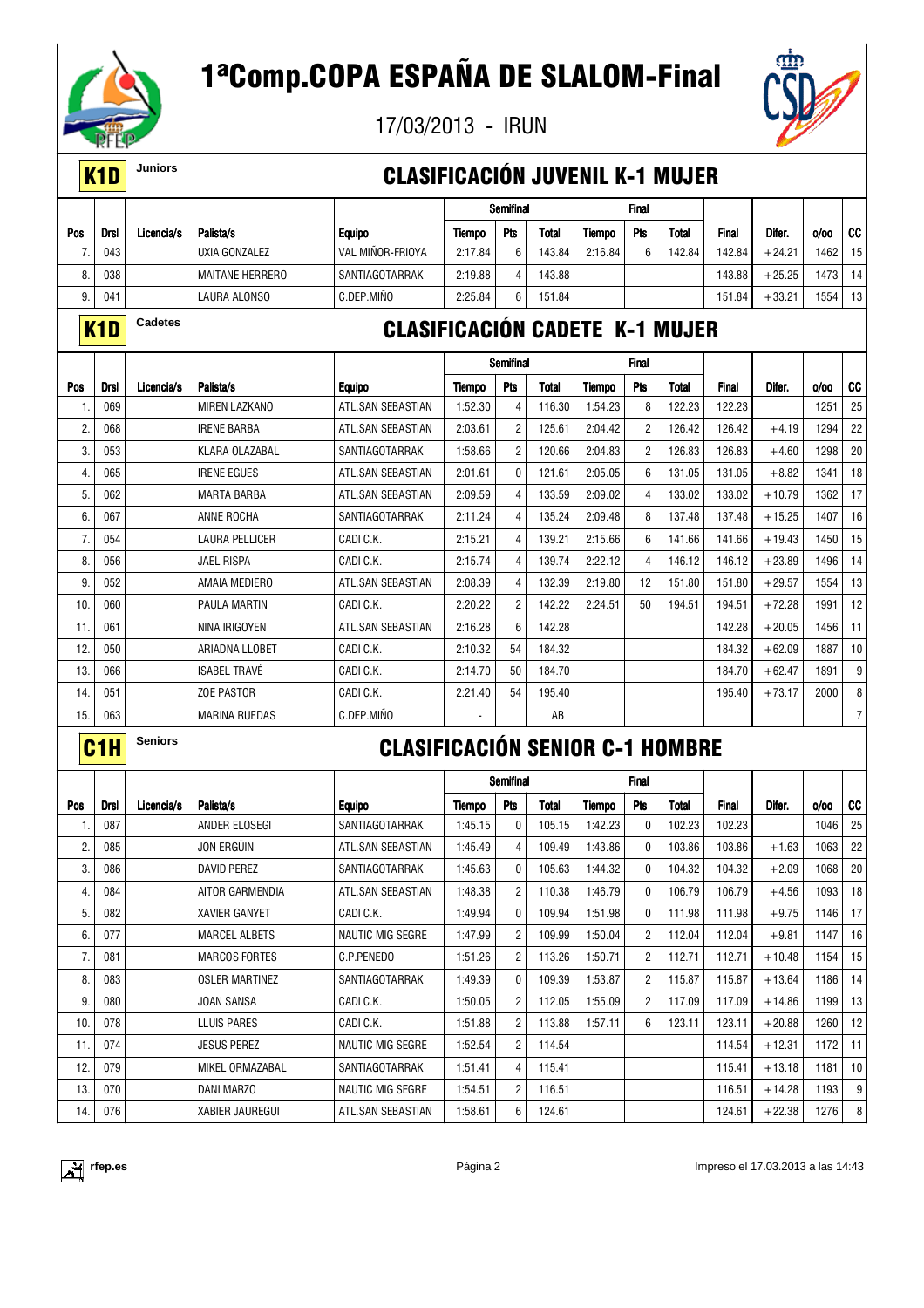

17/03/2013 - IRUN



|     | C <sub>1</sub> H | <b>Seniors</b> |                           | <b>CLASIFICACIÓN SENIOR C-1 HOMBRE</b> |               |                  |        |               |                |           |              |          |      |    |
|-----|------------------|----------------|---------------------------|----------------------------------------|---------------|------------------|--------|---------------|----------------|-----------|--------------|----------|------|----|
|     |                  |                |                           |                                        |               | <b>Semifinal</b> |        |               | Final          |           |              |          |      |    |
| Pos | Drsl             | Licencia/s     | Palista/s                 | <b>Equipo</b>                          | <b>Tiempo</b> | Pts              | Total  | <b>Tiempo</b> | Pts            | Total     | <b>Final</b> | Difer.   | 0/00 | CC |
| 15. | 075              |                | DANIEL JULIO SUAREZ-LLANO | C.P.PENEDO                             | 2:02.76       | 2                | 124.76 |               |                |           | 124.76       | $+22.53$ | 1277 | 7  |
|     | C <sub>1</sub> H | <b>Juniors</b> |                           | <b>CLASIFICACIÓN JUNIOR C-1 HOMBRE</b> |               |                  |        |               |                |           |              |          |      |    |
|     |                  |                |                           |                                        |               | Semifinal        |        |               | Final          |           |              |          |      |    |
| Pos | Drsl             | Licencia/s     | Palista/s                 | <b>Equipo</b>                          | <b>Tiempo</b> | Pts              | Total  | <b>Tiempo</b> | Pts            | Total     | <b>Final</b> | Difer.   | 0/00 | CC |
| 1.  | 088              |                | JOKIN SANCHEZ             | SANTIAGOTARRAK                         | 1:50.23       | 2                | 112.23 | 1:49.08       | 6              | 115.08    | 115.08       |          | 1178 | 25 |
| 2.  | 095              |                | LLUIS GONZALEZ            | NAUTIC MIG SEGRE                       | 1:51.25       | $\overline{4}$   | 115.25 | 1:53.49       | $\overline{c}$ | 115.49    | 115.49       | $+0.41$  | 1182 | 22 |
| 3.  | 096              |                | ARNAU EXPOSITO            | CADI C.K.                              | 1:57.30       | 0                | 117.30 | 1:56.24       | 2              | 118.24    | 118.24       | $+3.16$  | 1210 | 20 |
| 4.  | 091              |                | JON BEÑAT LAZKANO         | ATL.SAN SEBASTIAN                      | 1:53.39       | $\overline{2}$   | 115.39 | 1:54.81       | 6              | 120.81    | 120.81       | $+5.73$  | 1237 | 18 |
| 5.  | 097              |                | ADRIA MARTIN              | CADI C.K.                              | 1:59.36       | $\overline{2}$   | 121.36 | 1:58.77       | 4              | 122.77    | 122.77       | $+7.69$  | 1257 | 17 |
| 6.  | 093              |                | UNAI NABASKUES            | ATL.SAN SEBASTIAN                      | 1:59.24       | 0                | 119.24 |               |                | <b>NP</b> | <b>NP</b>    |          |      | 16 |
| 7.  | 092              |                | <b>HARRI SOLA</b>         | ATL.SAN SEBASTIAN                      | 2:03.80       | 2                | 125.80 |               |                |           | 125.80       | $+10.72$ | 1288 | 15 |
| 8.  | 090              |                | GORKA OLLOQUIEGUI         | ATL.SAN SEBASTIAN                      | 2:12.70       | 6                | 138.70 |               |                |           | 138.70       | $+23.62$ | 1420 | 14 |
|     | C <sub>1</sub> H | Cadetes        |                           | <b>CLASIFICACIÓN CADETE C-1 HOMBRE</b> |               |                  |        |               |                |           |              |          |      |    |
|     |                  |                |                           |                                        |               | Semifinal        |        |               | Final          |           |              |          |      |    |
| Pos | <b>Drsl</b>      | Licencia/s     | Palista/s                 | <b>Equipo</b>                          | Tiempo        | Pts              | Total  | Tiempo        | Pts            | Total     | <b>Final</b> | Difer.   | 0/00 | CC |
| 1.  | 113              |                | LUIS FERNANDEZ            | C.P.PENEDO                             | 1:58.58       | 52               | 170.58 | 1:54.62       | 0              | 114.62    | 114.62       |          | 1173 | 25 |
| 2.  | 112              |                | JESUS ANGEL CID           | <b>CAPITAN NEMO</b>                    | 1:58.75       | 0                | 118.75 | 1:59.75       | 2              | 121.75    | 121.75       | $+7.13$  | 1246 | 22 |
| 3.  | 109              |                | JORDI CADENA              | CADI C.K.                              | 2:02.15       | 0                | 122.15 | 2:04.53       | 0              | 124.53    | 124.53       | $+9.91$  | 1275 | 20 |
| 4.  | 110              |                | Jordi tebé                | <b>NAUTIC MIG SEGRE</b>                | 2:04.55       | 6                | 130.55 | 2:05.43       | 4              | 129.43    | 129.43       | $+14.81$ | 1325 | 18 |
| 5.  | 111              |                | <b>IMANOL ESTEBAN</b>     | SANTIAGOTARRAK                         | 2:00.41       | $\overline{2}$   | 122.41 | 2:07.51       | 4              | 131.51    | 131.51       | $+16.89$ | 1346 | 17 |
| 6.  | 103              |                | IAGO CANOSA               | C.D.P.DUMBRIA                          | 2:37.73       | 4                | 161.73 | 2:15.27       | 8              | 143.27    | 143.27       | $+28.65$ | 1467 | 16 |
| 7.  | 108              |                | POL VIDAL                 | CADI C.K.                              | 2:22.69       | 4                | 146.69 | 2:20.76       | 6              | 146.76    | 146.76       | $+32.14$ | 1502 | 15 |
| 8.  | 102              |                | <b>NIL GARCIA</b>         | CADI C.K.                              | 2:11.92       | 4                | 135.92 | 2:20.85       | 6              | 146.85    | 146.85       | $+32.23$ | 1503 | 14 |
| 9.  | 107              |                | <b>JAVIER RAMOS</b>       | <b>CAPITAN NEMO</b>                    | 2:19.95       | 6                | 145.95 | 2:43.19       | 10             | 173.19    | 173.19       | $+58.57$ | 1773 | 13 |
| 10. | 099              |                | <b>MARC ETXANIZ</b>       | CADI C.K.                              | 2:13.72       | $\overline{4}$   | 137.72 | 2:14.89       | 56             | 190.89    | 190.89       | $+76.27$ | 1954 | 12 |
| 11. | 105              |                | MIKEL PULDAIN             | ATL.SAN SEBASTIAN                      | 2:06.87       | 54               | 180.87 |               |                |           | 180.87       | $+66.25$ | 1851 | 11 |
|     | C <sub>1</sub> D | <b>Seniors</b> |                           | <b>CLASIFICACIÓN SENIOR C-1 MUJER</b>  |               |                  |        |               |                |           |              |          |      |    |
|     |                  |                |                           |                                        |               | Semifinal        |        |               | Final          |           |              |          |      |    |
| Pos | <b>Drsl</b>      | Licencia/s     | Palista/s                 | <b>Equipo</b>                          | Tiempo        | Pts              | Total  | <b>Tiempo</b> | Pts            | Total     | <b>Final</b> | Difer.   | 0/00 | CC |
| 1.  | 117              |                | NURIA VILARRUBLA          | CADI C.K.                              | 2:00.00       | $\overline{c}$   | 122.00 |               |                |           | 122.00       |          | 1249 | 25 |
| 2.  | 116              |                | IRATI GOIKOETXEA          | ATL.SAN SEBASTIAN                      | 2:01.69       | 4                | 125.69 |               |                |           | 125.69       | $+3.69$  | 1287 | 22 |
| 3.  | 115              |                | <b>LIBE LAFUENTE</b>      | ATL.SAN SEBASTIAN                      | 2:36.20       | 8                | 164.20 |               |                |           | 164.20       | $+42.20$ | 1681 | 20 |
|     | C <sub>1</sub> D | <b>Juniors</b> |                           | <b>CLASIFICACIÓN JUNIOR C-1 MUJER</b>  |               |                  |        |               |                |           |              |          |      |    |
|     |                  |                |                           |                                        |               | Semifinal        |        |               | Final          |           |              |          |      |    |
| Pos | Drsl             | Licencia/s     | Palista/s                 | <b>Equipo</b>                          | Tiempo        | Pts              | Total  | Tiempo        | Pts            | Total     | Final        | Difer.   | 0/00 | CC |
| 1.  | 119              |                | ANNEBEL VAN DER KNIJFF    | CADI C.K.                              | 2:11.46       | 4                | 135.46 |               |                |           | 135.46       |          | 1387 | 25 |

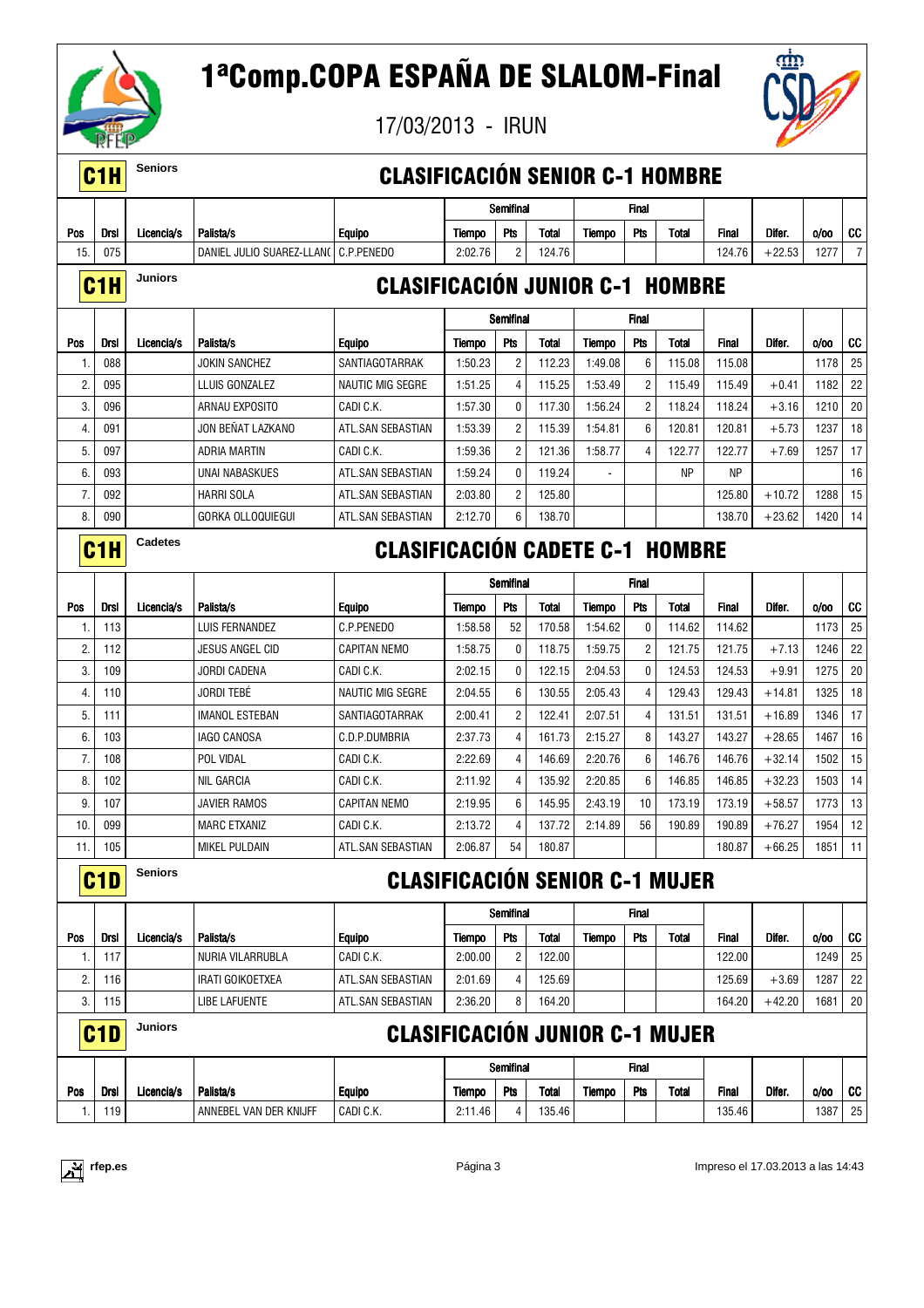

17/03/2013 - IRUN



### C1D **Juniors** CLASIFICACIÓN JUNIOR C-1 MUJER

|            |                  |            |                      |                                       |         | Semifinal  |              |         | <b>Final</b> |       |              |          |         |    |
|------------|------------------|------------|----------------------|---------------------------------------|---------|------------|--------------|---------|--------------|-------|--------------|----------|---------|----|
| Pos        | <b>Drsl</b>      | Licencia/s | Palista/s            | <b>Equipo</b>                         | Tiempo  | <b>Pts</b> | Total        | Tiempo  | <b>Pts</b>   | Total | <b>Final</b> | Difer.   | 0/00    | CC |
| 2.         | 123              |            | SARA VAZQUEZ         | C.DEP.MIÑO                            | 2:14.54 | 2          | 136.54       |         |              |       | 136.54       | $+1.08$  | 1398    | 22 |
| 3.         | 121              |            | <b>EDURNE GOMEZ</b>  | SANTIAGOTARRAK                        | 2:27.66 | 8          | 155.66       |         |              |       | 155.66       | $+20.20$ | 1593    | 20 |
| 4.         | 124              |            | UXIA GONZALEZ        | VAL MIÑOR-FRIOYA                      | 2:41.90 | 12         | 173.90       |         |              |       | 173.90       | $+38.44$ | 1780 18 |    |
|            | C <sub>1</sub> D | Cadetes    |                      | <b>CLASIFICACIÓN CADETE C-1 MUJER</b> |         |            |              |         |              |       |              |          |         |    |
|            |                  |            |                      |                                       |         | Semifinal  |              |         | <b>Final</b> |       |              |          |         |    |
| <b>Pos</b> | <b>Drsl</b>      | Licencia/s | Palista/s            | <b>Equipo</b>                         | Tiempo  | Pts        | <b>Total</b> | Tiempo  | Pts          | Total | <b>Final</b> | Difer.   | 0/00    | CC |
| ι.         | 137              |            | <b>MIREN LAZKANO</b> | ATL.SAN SEBASTIAN                     | 2:05.80 | 4          | 129.80       | 2:12.01 | 4            | 36.01 | 136.01       |          | 1392    | 25 |

#### 2. 130 KLARA OLAZABAL SANTIAGOTARRAK 2:13.76 4 137.76 2:27.91 6 153.91 153.91 +17.90 1575 22 3. 136 MARTA BARBA ATL.SAN SEBASTIAN 2:29.70 14 163.70 2:29.46 8 157.46 157.46 +21.45 1612 20 4. 132 IRENE EGUES ATL.SAN SEBASTIAN 2:34.73 10 164.73 2:36.03 6 162.03 162.03 +26.02 1659 18 5. 129 AMAIA MEDIERO ATL.SAN SEBASTIAN 2:54.94 54 228.94 2:46.77 4 170.77 170.77 +34.76 1748 17 6. 134 NINA IRIGOYEN ATL.SAN SEBASTIAN 2:58.10 56 234.10 234.10 +98.09 2396 16

### K1H **Veteranos** CLASIFICACIÓN VETERANO K-1 HOMBRE

|         |             |            |                         |                   |         | <b>Semifinal</b> |        |        | <b>Final</b> |       |              |          |      |                 |
|---------|-------------|------------|-------------------------|-------------------|---------|------------------|--------|--------|--------------|-------|--------------|----------|------|-----------------|
| Pos     | <b>Drsl</b> | Licencia/s | Palista/s               | <b>Equipo</b>     | Tiempo  | Pts              | Total  | Tiempo | Pts          | Total | <b>Final</b> | Difer.   | 0/00 | CC              |
|         | 145         |            | URKO ZABALETA           | SANTIAGOTARRAK    | 1:44.01 | $\mathbf{0}$     | 104.01 |        |              |       | 104.01       |          | 1065 | 25 <sup>1</sup> |
| c<br>۷. | 138         |            | <b>JOSE LUIS MARTIN</b> | <b>FORTUNA</b>    | 1:53.93 | $\overline{2}$   | 115.93 |        |              |       | 115.93       | $+11.92$ | 1187 | 221             |
| 3.      | 142         |            | JUAN JOSE OLAZABAL      | SANTIAGOTARRAK    | 2:00.53 | 4                | 124.53 |        |              |       | 124.53       | $+20.52$ | 1275 | 20 <sub>1</sub> |
|         | 144         |            | ANTONIO HERREROS        | NAUTIC MIG SEGRE  | 2:01.09 | 4                | 125.09 |        |              |       | 125.09       | $+21.08$ | 1280 | 18 <sup>1</sup> |
| 5       | 141         |            | RAUL BARBA              | ATL.SAN SEBASTIAN | 2:07.82 | 0                | 127.82 |        |              |       | 127.82       | $+23.81$ | 1308 | 17 <sup>1</sup> |

### K1H **Seniors** CLASIFICACIÓN SENIOR K-1 HOMBRE

|     |      |            |                          |                   |         | Semifinal      |              |         | <b>Final</b>   |        |              |          |      |                 |
|-----|------|------------|--------------------------|-------------------|---------|----------------|--------------|---------|----------------|--------|--------------|----------|------|-----------------|
| Pos | Drsl | Licencia/s | Palista/s                | <b>Equipo</b>     | Tiempo  | <b>Pts</b>     | <b>Total</b> | Tiempo  | <b>Pts</b>     | Total  | <b>Final</b> | Difer.   | 0/00 | cc              |
| 1.  | 171  |            | <b>MARC DOMENJO</b>      | CADI C.K.         | 1:39.00 | $\overline{2}$ | 101.00       | 1:37.69 | 0              | 97.69  | 97.69        |          | 1000 | 25              |
| 2.  | 167  |            | TELMO OLAZABAL           | SANTIAGOTARRAK    | 1:41.07 | $\overline{2}$ | 103.07       | 1:41.20 | $\mathbf{0}$   | 101.20 | 101.20       | $+3.51$  | 1036 | 22              |
| 3.  | 172  |            | ALBERTO DIEZ-CANEDO      | CADI C.K.         | 1:39.07 | $\overline{2}$ | 101.07       | 1:39.22 | $\overline{2}$ | 101.22 | 101.22       | $+3.53$  | 1036 | 20              |
| 4.  | 166  |            | <b>XABIER JAUREGUI</b>   | ATL.SAN SEBASTIAN | 1:44.85 | $\overline{2}$ | 106.85       | 1:44.95 | $\mathbf{0}$   | 104.95 | 104.95       | $+7.26$  | 1074 | 18              |
| 5.  | 152  |            | ARITZ FERNANDEZ          | ATL.SAN SEBASTIAN | 1:44.14 | $\overline{4}$ | 108.14       | 1:43.07 | $\overline{2}$ | 105.07 | 105.07       | $+7.38$  | 1076 | 17              |
| 6.  | 169  |            | EKHI DIEZ                | SANTIAGOTARRAK    | 1:40.76 | $\mathbf{0}$   | 100.76       | 1:44.17 | $\overline{2}$ | 106.17 | 106.17       | $+8.48$  | 1087 | 16              |
| 7.  | 151  |            | ANDER DIEZ               | SANTIAGOTARRAK    | 1:44.31 | $\overline{2}$ | 106.31       | 1:46.22 | $\mathbf{0}$   | 106.22 | 106.22       | $+8.53$  | 1087 | 15              |
| 8.  | 162  |            | <b>XUBAN PORTOS</b>      | SANTIAGOTARRAK    | 1:44.38 | 6              | 110.38       | 1:44.62 | 2              | 106.62 | 106.62       | $+8.93$  | 1091 | 14              |
| 9.  | 168  |            | <b>PAU GANYET</b>        | CADI C.K.         | 1:43.80 | $\mathbf{0}$   | 103.80       | 1:45.65 | $\overline{2}$ | 107.65 | 107.65       | $+9.96$  | 1102 | 13              |
| 10. | 161  |            | AITOR IRIBARREN          | SANTIAGOTARRAK    | 1:48.47 | $\mathbf{0}$   | 108.47       | 1:50.67 | $\overline{2}$ | 112.67 | 112.67       | $+14.98$ | 1153 | 12              |
| 11. | 163  |            | PAULO GARIKANO           | ATL.SAN SEBASTIAN | 1:47.77 | 6              | 113.77       |         |                |        | 113.77       | $+16.08$ | 1165 | 11              |
| 12. | 149  |            | <b>IVAN GI</b>           | ATL.SAN SEBASTIAN | 1:50.26 | $\overline{4}$ | 114.26       |         |                |        | 114.26       | $+16.57$ | 1170 | 10 <sup>1</sup> |
| 13. | 157  |            | <b>INAKI AZKONOBIETA</b> | SANTIAGOTARRAK    | 1:51.62 | $\overline{4}$ | 115.62       |         |                |        | 115.62       | $+17.93$ | 1184 | 9 <sup>1</sup>  |
| 14. | 158  |            | <b>VICTOR MONDEJAR</b>   | LAS GRAJAS        | 1:55.41 | 2              | 117.41       |         |                |        | 117.41       | $+19.72$ | 1202 | 8               |

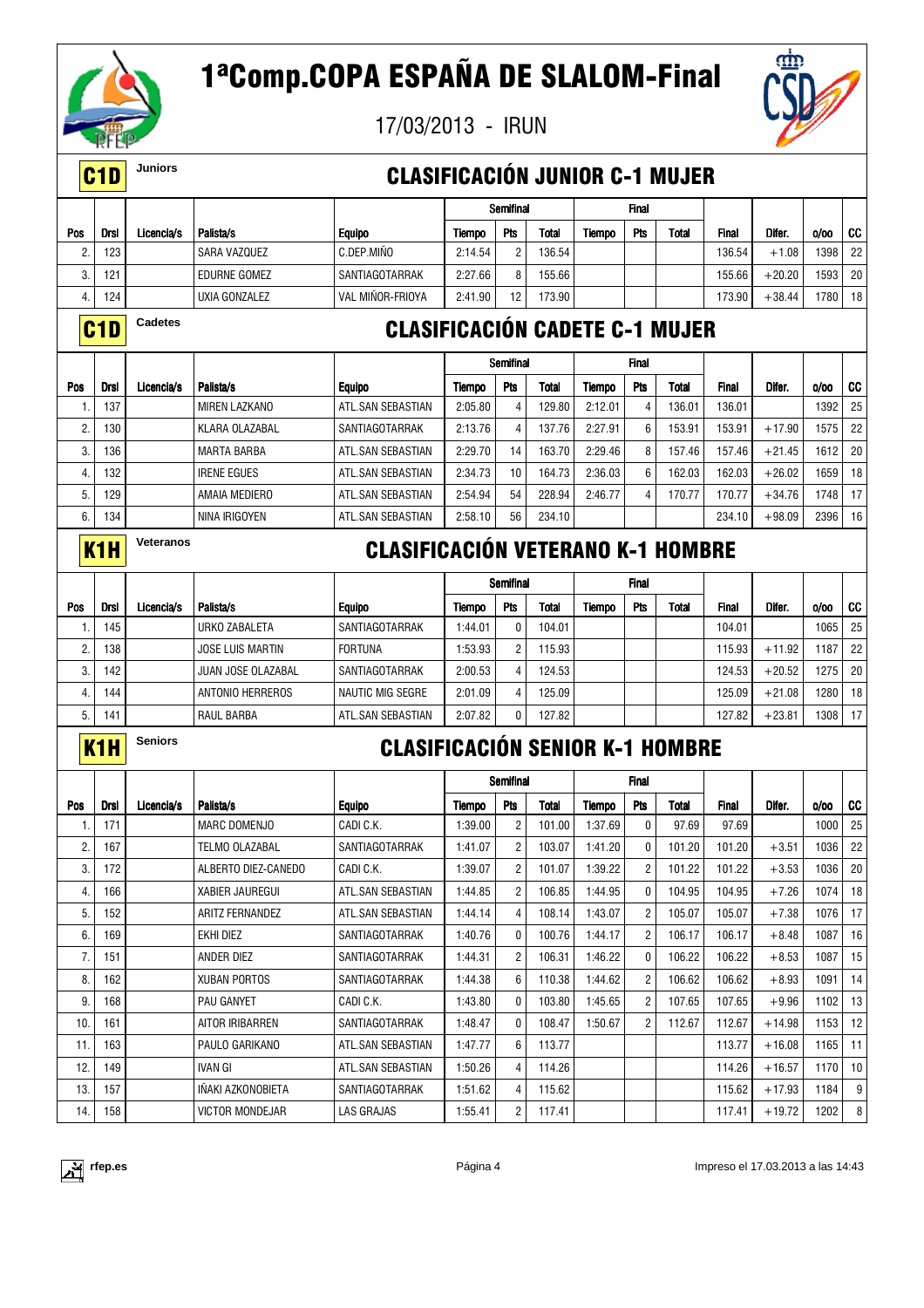

17/03/2013 - IRUN



### K1H **Seniors** CLASIFICACIÓN SENIOR K-1 HOMBRE

|     |      |            |                      |                     |         | Semifinal  |        |        | <b>Final</b> |       |              |          |        |                |
|-----|------|------------|----------------------|---------------------|---------|------------|--------|--------|--------------|-------|--------------|----------|--------|----------------|
| Pos | Drsl | Licencia/s | Palista/s            | <b>Equipo</b>       | Tiempo  | <b>Pts</b> | Total  | Tiempo | Pts          | Total | <b>Final</b> | Difer.   | 0/00   | CC             |
| 15. | 148  |            | IGNACIO GONZALEZ     | SANTIAGOTARRAK      | 1:58.54 | 0          | 18.54  |        |              |       | 118.54       | $+20.85$ | 1213   |                |
| 16. | 156  |            | AITOR GOIKOETXEA     | ATL.SAN SEBASTIAN   | 1:55.50 | 6          | 121.50 |        |              |       | 121.50       | $+23.81$ | 1244   | 6              |
| 17. | 164  |            | IÑAKI GI             | ATL.SAN SEBASTIAN   | 1:52.33 | 12         | 124.33 |        |              |       | 124.33       | $+26.64$ | 1273   | -5             |
| 18. | 147  |            | ALBERT AIXAS         | A.E.PALLARS         | 1:59.99 | 6          | 125.99 |        |              |       | 125.99       | $+28.30$ | 1290 I | 4              |
| 19. | 160. |            | <b>ARITZ GIMBERT</b> | <b>BETI BUSTI</b>   | 2:01.17 | 6          | 127.17 |        |              |       | 127.17       | $+29.48$ | 1302   | 3              |
| 20. | 155  |            | RODRIGO RAMOS        | <b>CAPITAN NEMO</b> | 2:09.47 | 6          | 135.47 |        |              |       | 135.47       | $+37.78$ | 1387   | $\overline{2}$ |

### K1H **Juniors** CLASIFICACIÓN JUNIOR K-1 HOMBRE

|     |             |            |                         |                         |         | Semifinal      |              |         | <b>Final</b>   |        |              |           |      |                 |
|-----|-------------|------------|-------------------------|-------------------------|---------|----------------|--------------|---------|----------------|--------|--------------|-----------|------|-----------------|
| Pos | <b>Drsl</b> | Licencia/s | Palista/s               | <b>Equipo</b>           | Tiempo  | Pts            | <b>Total</b> | Tiempo  | <b>Pts</b>     | Total  | <b>Final</b> | Difer.    | 0/00 | cc              |
| Ι.  | 192         |            | UNAI NABASKUES          | ATL.SAN SEBASTIAN       | 1:42.60 | $\overline{2}$ | 104.60       | 1:42.86 | $\overline{c}$ | 104.86 | 104.86       |           | 1073 | 25              |
| 2.  | 189         |            | <b>HASIER RODRIGUEZ</b> | SANTIAGOTARRAK          | 1:44.82 | $\overline{2}$ | 106.82       | 1:44.43 | $\overline{2}$ | 106.43 | 106.43       | $+1.57$   | 1089 | 22              |
| 3.  | 190         |            | UNAI ARRESE-IGOR        | ATL.SAN SEBASTIAN       | 1:47.73 | $\overline{2}$ | 109.73       | 1:44.95 | 6              | 110.95 | 110.95       | $+6.09$   | 1136 | 20              |
| 4.  | 188         |            | <b>DAVID LLORENTE</b>   | <b>RIO ERESMA</b>       | 1:50.84 | 8              | 118.84       | 1:47.76 | 6              | 113.76 | 113.76       | $+8.90$   | 1164 | 18              |
| 5.  | 176         |            | <b>IAN SALVAT</b>       | A.E.PALLARS             | 1:49.09 | $\overline{2}$ | 111.09       | 1:52.20 | 6              | 118.20 | 118.20       | $+13.34$  | 1210 | 17              |
| 6.  | 186         |            | <b>EKAIN RODRIGUEZ</b>  | ATL.SAN SEBASTIAN       | 1:56.68 | $\overline{2}$ | 118.68       | 1:55.68 | 4              | 119.68 | 119.68       | $+14.82$  | 1225 | 16              |
| 7.  | 175         |            | AXEL AFONSO             | TEA DE MONDARIZ         | 1:54.00 | 4              | 118.00       | 1:55.53 | 6              | 121.53 | 121.53       | $+16.67$  | 1244 | 15              |
| 8.  | 184         |            | ANDER ALBIZU            | ATL.SAN SEBASTIAN       | 1:56.51 | $\overline{c}$ | 118.51       | 1:59.23 | 6              | 125.23 | 125.23       | $+20.37$  | 1282 | 14              |
| 9.  | 191         |            | <b>JUAN MARTINEZ</b>    | CALASPARRA              | 1:48.32 | $\overline{2}$ | 110.32       | 1:46.50 | 52             | 158.50 | 158.50       | $+53.64$  | 1622 | 13              |
| 10. | 185         |            | <b>MIKEL ALTUNA</b>     | SANTIAGOTARRAK          | 1:56.68 | 6              | 122.68       | 1:54.20 | 66             | 180.20 | 180.20       | $+75.34$  | 1845 | 12              |
| 11. | 187         |            | <b>BENAT LIZARRALDE</b> | <b>BETI BUSTI</b>       | 1:58.23 | 8              | 126.23       |         |                |        | 126.23       | $+21.37$  | 1292 | 11              |
| 12. | 182         |            | ALBERTO LOPEZ           | <b>RIO ERESMA</b>       | 2:00.99 | 12             | 132.99       |         |                |        | 132.99       | $+28.13$  | 1361 | 10 <sup>1</sup> |
| 13. | 179         |            | TELMO EGUES             | ATL.SAN SEBASTIAN       | 2:04.74 | 10             | 134.74       |         |                |        | 134.74       | $+29.88$  | 1379 | 9               |
| 14. | 180         |            | LLUIS GONZALEZ          | <b>NAUTIC MIG SEGRE</b> | 2:08.83 | 156            | 284.83       |         |                |        | 284.83       | $+179.97$ | 2916 | 8               |
|     |             |            |                         |                         |         |                |              |         |                |        |              |           |      |                 |

| <b>Contract Contract Contract Contract Contract Contract Contract Contract Contract Contract Contract Contract Co</b><br>$\mathcal{L}^{\text{max}}_{\text{max}}$ and $\mathcal{L}^{\text{max}}_{\text{max}}$ and $\mathcal{L}^{\text{max}}_{\text{max}}$<br>$\mathcal{L}^{\text{max}}_{\text{max}}$ and $\mathcal{L}^{\text{max}}_{\text{max}}$ and $\mathcal{L}^{\text{max}}_{\text{max}}$<br><b>Contract Contract Contract Contract Contract Contract Contract Contract Contract Contract Contract Contract Co</b>                                                                                                     |  |
|--------------------------------------------------------------------------------------------------------------------------------------------------------------------------------------------------------------------------------------------------------------------------------------------------------------------------------------------------------------------------------------------------------------------------------------------------------------------------------------------------------------------------------------------------------------------------------------------------------------------------|--|
| <b>Contract Contract Contract Contract Contract Contract Contract Contract Contract Contract Contract Contract Co</b><br><b>Contract Contract Contract Contract Contract Contract Contract Contract Contract Contract Contract Contract Co</b><br><b>Contract Contract Contract Contract Contract Contract Contract Contract Contract Contract Contract Contract Co</b><br><b>Contract Contract Contract Contract Contract Contract Contract Contract Contract Contract Contract Contract Co</b><br><b>STATE OF STATE OF STATE OF STATE OF STATE OF STATE OF STATE OF STATE OF STATE OF STATE OF STATE OF STATE OF S</b> |  |

### Cadetes **CLASIFICACIÓN CADETE K-1 HOMBRE**

|     |             |            |                        |                     |         | Semifinal       |        |         | <b>Final</b> |        |        |          |      |                 |
|-----|-------------|------------|------------------------|---------------------|---------|-----------------|--------|---------|--------------|--------|--------|----------|------|-----------------|
| Pos | <b>Drsl</b> | Licencia/s | Palista/s              | <b>Equipo</b>       | Tiempo  | Pts             | Total  | Tiempo  | Pts          | Total  | Final  | Difer.   | 0/00 | CC              |
|     | 228         |            | <b>JORDI CADENA</b>    | CADI C.K.           | 1:43.36 | 2               | 105.36 | 1:43.60 | 2            | 105.60 | 105.60 |          | 1081 | 25              |
| 2.  | 198         |            | MIKEL PULDAIN          | ATL.SAN SEBASTIAN   | 1:53.29 | 10 <sup>1</sup> | 123.29 | 1:53.90 | 6            | 119.90 | 119.90 | $+14.30$ | 1227 | 22              |
| 3.  | 222         |            | ION IRIBARREN          | SANTIAGOTARRAK      | 1:55.89 | 8               | 123.89 | 1:56.46 | 4            | 120.46 | 120.46 | $+14.86$ | 1233 | 20              |
| 4.  | 197         |            | <b>MARC ETXANIZ</b>    | CADI C.K.           | 1:52.89 | 0               | 112.89 | 1:57.54 | 6            | 123.54 | 123.54 | $+17.94$ | 1265 | 18              |
| 5.  | 224         |            | ARITZ DORRONSORO       | SANTIAGOTARRAK      | 1:54.54 | 8               | 122.54 | 1:57.80 | 6            | 123.80 | 123.80 | $+18.20$ | 1267 | 17              |
| 6.  | 212         |            | <b>NIL GARCIA</b>      | CADI C.K.           | 1:54.96 | $\mathbf{0}$    | 114.96 | 1:56.64 | 8            | 124.64 | 124.64 | $+19.04$ | 1276 | 16              |
| 7.  | 214         |            | MANUEL OCHOA           | C.DEP.MINO          | 1:55.60 | 6               | 121.60 | 1:58.26 | 8            | 126.26 | 126.26 | $+20.66$ | 1292 | 15              |
| 8.  | 209         |            | <b>CLEMENT RIO</b>     | SANTIAGOTARRAK      | 2:00.60 | $\overline{2}$  | 122.60 | 2:01.63 | 8            | 129.63 | 129.63 | $+24.03$ | 1327 | 14              |
| 9.  | 205         |            | <b>BRAIS CASTRO</b>    | C.DEP.MINO          | 1:59.52 | 4               | 123.52 | 2:03.97 | 10           | 133.97 | 133.97 | $+28.37$ | 1371 | 13              |
| 10. | 225         |            | <b>JESUS ANGEL CID</b> | <b>CAPITAN NEMO</b> | 1:55.45 | 6               | 121.45 | 1:52.14 | 54           | 166.14 | 166.14 | $+60.54$ | 1701 | 12              |
| 11. | 227         |            | <b>IAGO CANOSA</b>     | C.D.P.DUMBRIA       | 1:56.03 | 8               | 124.03 |         |              |        | 124.03 | $+18.43$ | 1270 | 11              |
| 12. | 223         |            | POL VIDAL              | CADI C.K.           | 2:01.90 | 4               | 125.90 |         |              |        | 125.90 | $+20.30$ | 1289 | 10 <sup>°</sup> |

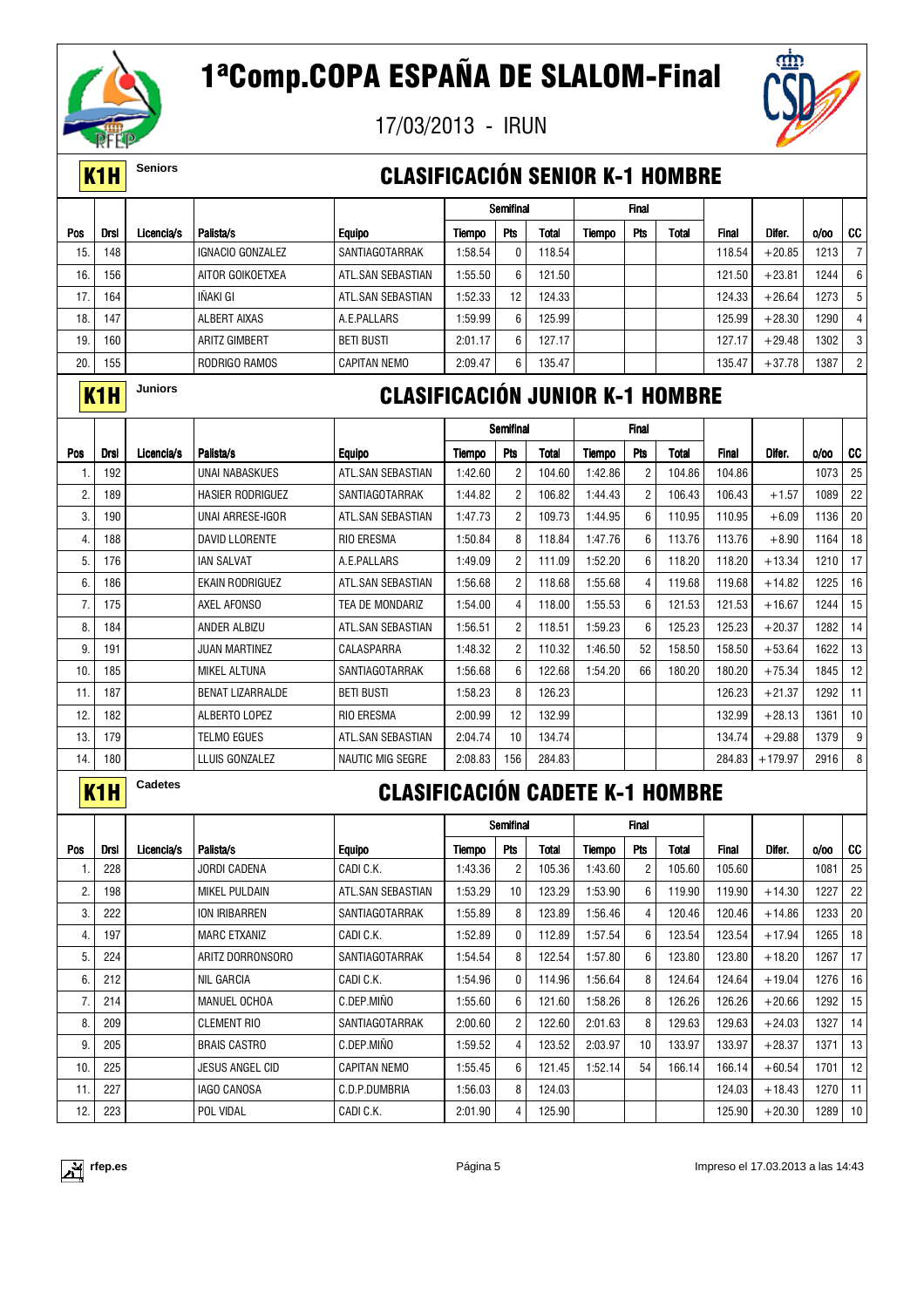

17/03/2013 - IRUN



### **K1H** Cadetes **CLASIFICACIÓN CADETE K-1 HOMBRE**

|            |             |            |                       |                         |         | Semifinal      |           |        | <b>Final</b> |       |              |          |      |                      |
|------------|-------------|------------|-----------------------|-------------------------|---------|----------------|-----------|--------|--------------|-------|--------------|----------|------|----------------------|
| <b>Pos</b> | <b>Drsl</b> | Licencia/s | Palista/s             | <b>Equipo</b>           | Tiempo  | <b>Pts</b>     | Total     | Tiempo | <b>Pts</b>   | Total | <b>Final</b> | Difer.   | 0/00 | CC                   |
| 13.        | 207         |            | <b>JOEL SEBASTIAN</b> | TEA DE MONDARIZ         | 2:00.55 | 6              | 126.55    |        |              |       | 126.55       | $+20.95$ | 1295 | 9                    |
| 14.        | 196         |            | ALEJANDRO DRAGO       | <b>CAIAC BAIX CINCA</b> | 2:07.78 | 0              | 127.78    |        |              |       | 127.78       | $+22.18$ | 1308 | 8                    |
| 15.        | 211         |            | POL LLENA             | <b>NAUTIC MIG SEGRE</b> | 1:57.80 | 12             | 129.80    |        |              |       | 129.80       | $+24.20$ | 1329 |                      |
| 16.        | 216         |            | PAU GABERNET          | <b>NAUTIC MIG SEGRE</b> | 2:08.05 | 4              | 132.05    |        |              |       | 132.05       | $+26.45$ | 1352 | 6 <sup>1</sup>       |
| 17.        | 202         |            | ANTONIO DIAZ-VIZCAINO | CADI C.K.               | 2:11.27 | 4              | 135.27    |        |              |       | 135.27       | $+29.67$ | 1385 | 5                    |
| 18.        | 201         |            | GILEN LARRAÑAGA       | ATL.SAN SEBASTIAN       | 2:10.60 | 6              | 136.60    |        |              |       | 136.60       | $+31.00$ | 1398 | 4                    |
| 19         | 219         |            | ANDER SUSPERREGUI     | SANTIAGOTARRAK          | 2:18.15 | $\overline{2}$ | 140.15    |        |              |       | 140.15       | $+34.55$ | 1435 | 3                    |
| 20         | 221         |            | <b>JORDI TEBÉ</b>     | <b>NAUTIC MIG SEGRE</b> | -       |                | <b>NP</b> |        |              |       |              |          |      | $\mathbf{2}^{\circ}$ |

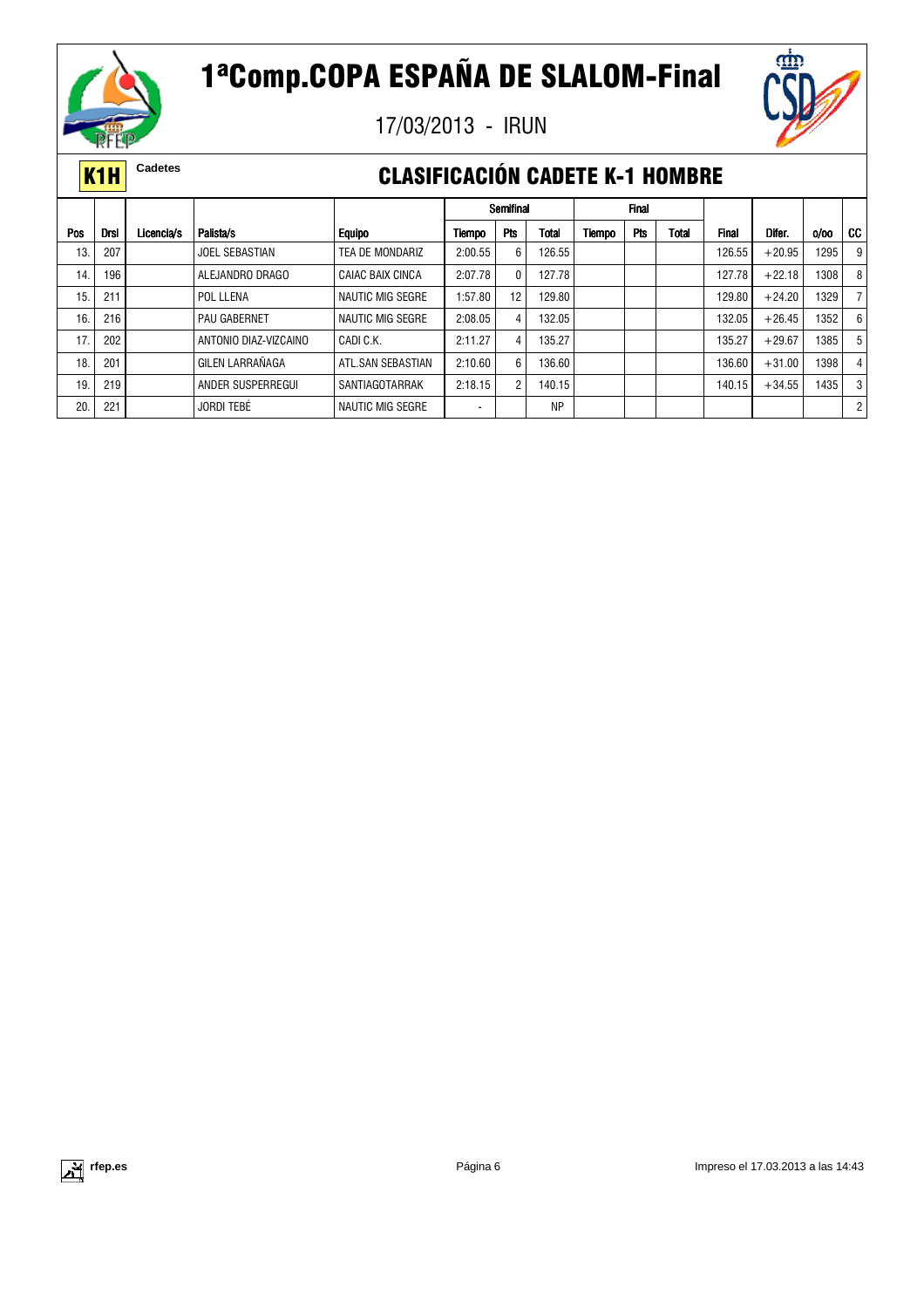



## CLASIFICACIÓN DE LOS EQUIPOS

|          |                     |                |        |           | <b>Embarcaciones</b> |           |              |            |      |  |
|----------|---------------------|----------------|--------|-----------|----------------------|-----------|--------------|------------|------|--|
| Posición | <b>Equipo</b>       | Acum.          | $K-1H$ | $C-1H$    | $K-1D$               | $C-2H$    | $C-1D$       | Puntuación | 0/00 |  |
| 1.       | ATL.SAN SEBASTIAN   | 15             | 194    | 122       | 142                  | 87        | 138          | 698        | 1351 |  |
| 2.       | SANTIAGOTARRAK      | $\overline{2}$ | 228    | 111       | 83                   | 40        | 42           | 506        | 1286 |  |
| 3.       | CADI C.K.           | $\mathbf{1}$   | 132    | 140       | 155                  | 17        | 50           | 495        | 1381 |  |
| 4.       | NAUTIC MIG SEGRE    | $\mathbf{0}$   | 41     | 76        | 0                    | 25        | $\mathbf{0}$ | 142        | 1280 |  |
| 5.       | C.DEP.MIÑO          | 0              | 28     | $\pmb{0}$ | 57                   | $\pmb{0}$ | 22           | 107        | 1165 |  |
| 6.       | CAIAC BAIX CINCA    | 0              | 8      | 0         | 43                   | 0         | $\pmb{0}$    | 51         | 1268 |  |
| 7.       | <b>CAPITAN NEMO</b> | 1              | 14     | 35        | 0                    | 0         | 0            | 50         | 1525 |  |
| 8.       | C.P.PENEDO          | 0              | 0      | 47        | 0                    | 0         | 0            | 47         | 1201 |  |
| 9.       | RIO ERESMA          | 14             | 28     | 0         | 0                    | 0         | $\mathbf{0}$ | 42         | 1305 |  |
| 10.      | VAL MIÑOR-FRIOYA    | $\pmb{0}$      | 0      | 0         | 15                   | 0         | 18           | 33         | 1621 |  |
| 11.      | C.D.P.DUMBRIA       | 1              | 11     | 16        | 0                    | 0         | $\pmb{0}$    | 28         | 1408 |  |
| 12.      | TEA DE MONDARIZ     | 0              | 24     | 0         | 0                    | $\pmb{0}$ | 0            | 24         | 1269 |  |
| 13.      | A.E.PALLARS         | $\overline{2}$ | 21     | 0         | 0                    | 0         | $\mathbf{0}$ | 23         | 1369 |  |
| 14.      | <b>FORTUNA</b>      | 0              | 22     | 0         | 0                    | 0         | $\mathbf{0}$ | 22         | 1187 |  |
| 15.      | <b>BETI BUSTI</b>   | 0              | 14     | 0         | 0                    | 0         | $\mathbf 0$  | 14         | 1297 |  |
| 16.      | CALASPARRA          | 0              | 13     | 0         | 0                    | 0         | $\mathbf{0}$ | 13         | 1622 |  |
| 17.      | LAS GRAJAS          | 3              | 8      | $\pmb{0}$ | 0                    | $\pmb{0}$ | $\pmb{0}$    | 11         | 1257 |  |
| 18.      | ABC                 | $\mathbf{0}$   | 0      | 0         | 0                    | 0         | 0            | $\pmb{0}$  |      |  |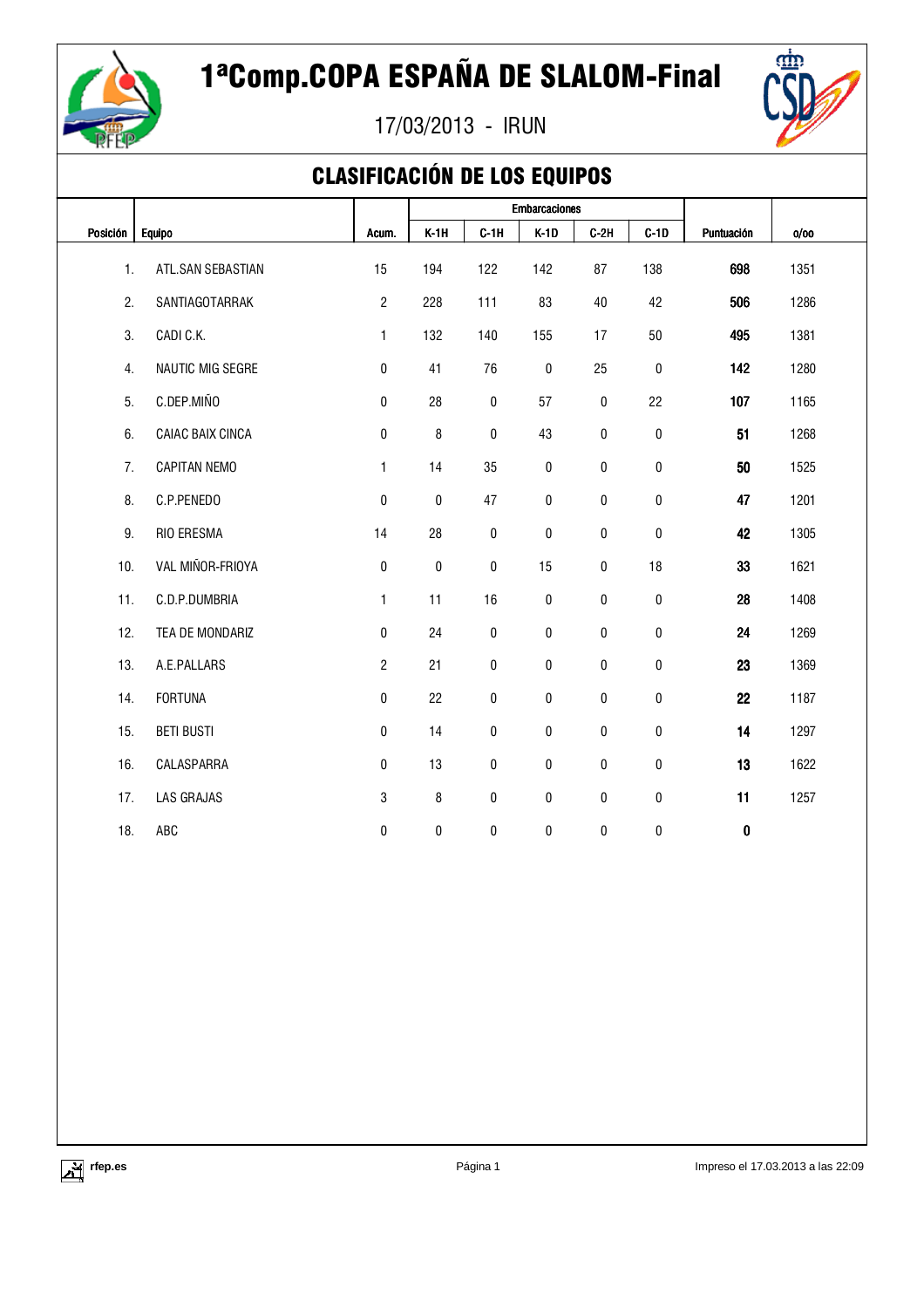

# 1ªComp.COPA ESPAÑA DE SLALOM-Clasificat

16/03/2013 - IRUN



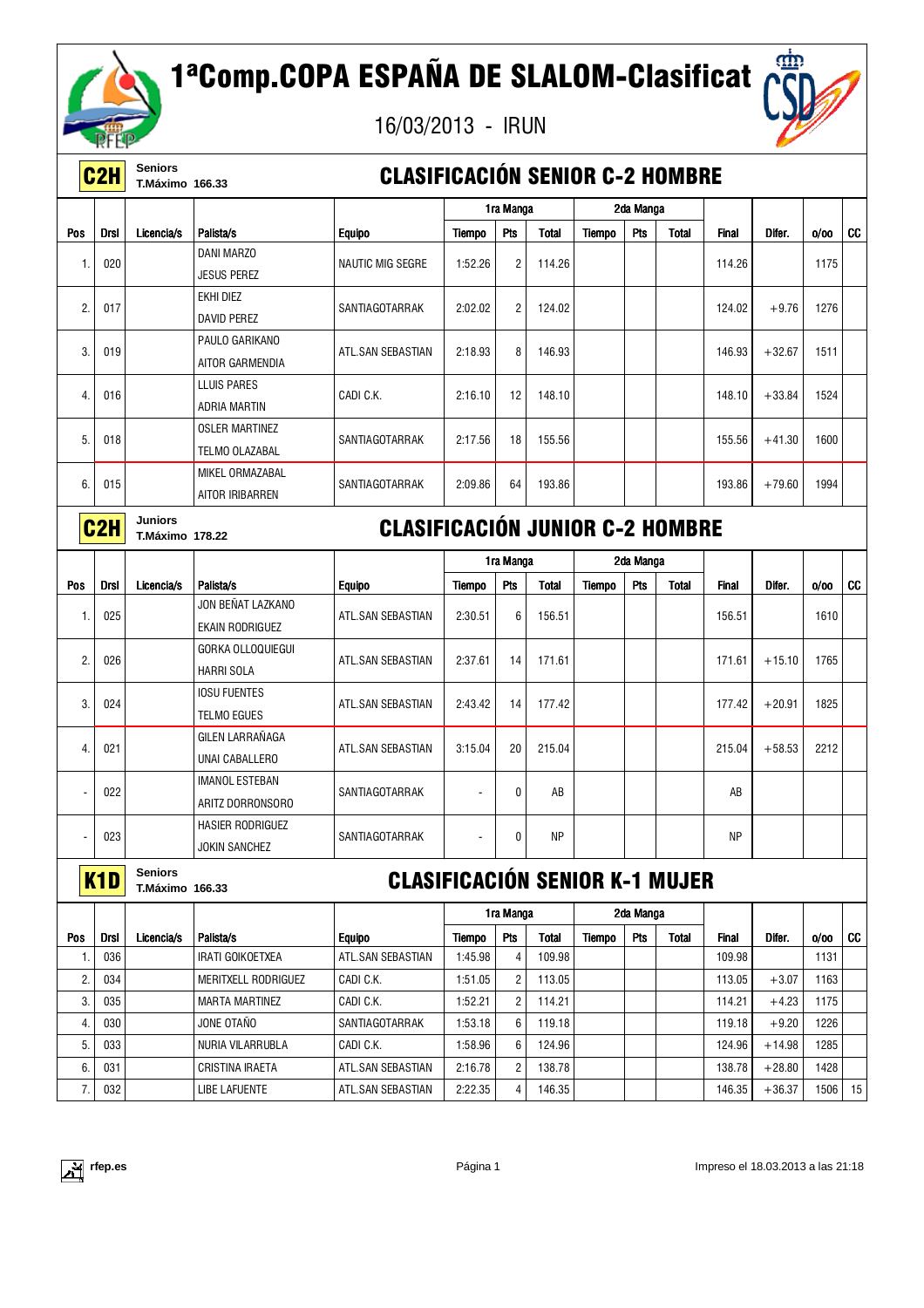



**K1D** Juniors<br>
T.Máximo 178.22

### **CLASIFICACIÓN JUVENIL K-1 MUJER**

|     |             |                        |                        |                                       |         | 1ra Manga       |              |               | 2da Manga |              |        |           |      |           |
|-----|-------------|------------------------|------------------------|---------------------------------------|---------|-----------------|--------------|---------------|-----------|--------------|--------|-----------|------|-----------|
| Pos | <b>Drsl</b> | Licencia/s             | Palista/s              | <b>Equipo</b>                         | Tiempo  | Pts             | <b>Total</b> | <b>Tiempo</b> | Pts       | Total        | Final  | Difer.    | 0/00 | <b>CC</b> |
| 1.  | 046         |                        | <b>JULIA CUCHI</b>     | <b>CAIAC BAIX CINCA</b>               | 1:55.30 | 2               | 117.30       |               |           |              | 117.30 |           | 1207 |           |
| 2.  | 048         |                        | ANNEBEL VAN DER KNIJFF | CADI C.K.                             | 1:58.88 | $\overline{2}$  | 120.88       |               |           |              | 120.88 | $+3.58$   | 1243 |           |
| 3.  | 042         |                        | <b>EDURNE GOMEZ</b>    | SANTIAGOTARRAK                        | 2:00.24 | 6               | 126.24       |               |           |              | 126.24 | $+8.94$   | 1299 |           |
| 4.  | 044         |                        | <b>CARMEN COSTA</b>    | CAIAC BAIX CINCA                      | 2:01.16 | 6               | 127.16       |               |           |              | 127.16 | $+9.86$   | 1308 |           |
| 5.  | 045         |                        | <b>SARA VAZQUEZ</b>    | C.DEP.MINO                            | 2:08.65 | $\overline{4}$  | 132.65       |               |           |              | 132.65 | $+15.35$  | 1365 |           |
| 6.  | 047         |                        | ANDREA GONZALEZ        | C.DEP.MIÑO                            | 2:09.77 | 8               | 137.77       |               |           |              | 137.77 | $+20.47$  | 1417 |           |
| 7.  | 041         |                        | LAURA ALONSO           | C.DEP.MIÑO                            | 2:18.44 | $\overline{4}$  | 142.44       |               |           |              | 142.44 | $+25.14$  | 1465 |           |
| 8.  | 038         |                        | <b>MAITANE HERRERO</b> | SANTIAGOTARRAK                        | 2:25.75 | 8               | 153.75       |               |           |              | 153.75 | $+36.45$  | 1582 |           |
| 9.  | 043         |                        | UXIA GONZALEZ          | VAL MIÑOR-FRIOYA                      | 2:41.09 | 6               | 167.09       |               |           |              | 167.09 | $+49.79$  | 1719 |           |
| 10. | 037         |                        | <b>JUDITH SOLE</b>     | A.E.PALLARS                           | 2:42.16 | 24              | 186.16       |               |           |              | 186.16 | $+68.86$  | 1915 |           |
| 11. | 040         |                        | NAGORE ATXAGA          | ATL.SAN SEBASTIAN                     | 2:19.40 | 58              | 197.40       |               |           |              | 197.40 | $+80.10$  | 2031 |           |
| 12. | 039         |                        | PAULA GRIJALBA         | SANTIAGOTARRAK                        | 2:47.69 | 58              | 225.69       |               |           |              | 225.69 | $+108.39$ | 2322 |           |
|     | K1D         | <b>Cadetes</b>         |                        | <b>CLASIFICACIÓN CADETE K-1 MUJER</b> |         |                 |              |               |           |              |        |           |      |           |
|     |             | <b>T.Máximo 201.98</b> |                        |                                       |         |                 |              |               |           |              |        |           |      |           |
|     |             |                        |                        |                                       |         | 1ra Manga       |              |               | 2da Manga |              |        |           |      |           |
| Pos | <b>Drsl</b> | Licencia/s             | Palista/s              | <b>Equipo</b>                         | Tiempo  | Pts             | <b>Total</b> | <b>Tiempo</b> | Pts       | <b>Total</b> | Final  | Difer.    | 0/00 | CC        |
| 1.  | 069         |                        | MIREN LAZKANO          | ATL.SAN SEBASTIAN                     | 1:53.72 | $\overline{2}$  | 115.72       |               |           |              | 115.72 |           | 1190 |           |
| 2.  | 068         |                        | <b>IRENE BARBA</b>     | ATL.SAN SEBASTIAN                     | 2:03.13 | $\overline{4}$  | 127.13       |               |           |              | 127.13 | $+11.41$  | 1308 |           |
| 3.  | 053         |                        | KLARA OLAZABAL         | SANTIAGOTARRAK                        | 2:05.08 | $\overline{4}$  | 129.08       |               |           |              | 129.08 | $+13.36$  | 1328 |           |
| 4.  | 050         |                        | ARIADNA LLOBET         | CADI C.K.                             | 2:07.57 | $\overline{2}$  | 129.57       |               |           |              | 129.57 | $+13.85$  | 1333 |           |
| 5.  | 066         |                        | <b>ISABEL TRAVÉ</b>    | CADI C.K.                             | 2:12.33 | $\mathbf{0}$    | 132.33       |               |           |              | 132.33 | $+16.61$  | 1361 |           |
| 6.  | 065         |                        | <b>IRENE EGUES</b>     | ATL.SAN SEBASTIAN                     | 2:10.34 | $\overline{4}$  | 134.34       |               |           |              | 134.34 | $+18.62$  | 1382 |           |
| 7.  | 062         |                        | <b>MARTA BARBA</b>     | ATL.SAN SEBASTIAN                     | 2:11.07 | $\overline{4}$  | 135.07       |               |           |              | 135.07 | $+19.35$  | 1389 |           |
| 8.  | 052         |                        | AMAIA MEDIERO          | ATL.SAN SEBASTIAN                     | 2:15.35 | $\overline{4}$  | 139.35       |               |           |              | 139.35 | $+23.63$  | 1433 |           |
| 9.  | 060         |                        | <b>PAULA MARTIN</b>    | CADI C.K.                             | 2:17.44 | $\overline{2}$  | 139.44       |               |           |              | 139.44 | $+23.72$  | 1434 |           |
| 10. | 067         |                        | ANNE ROCHA             | SANTIAGOTARRAK                        | 2:12.67 | 8               | 140.67       |               |           |              | 140.67 | $+24.95$  | 1447 |           |
| 11. | 051         |                        | <b>ZOE PASTOR</b>      | CADI C.K.                             | 2:24.06 | $6\phantom{1}6$ | 150.06       |               |           |              | 150.06 | $+34.34$  | 1544 |           |
| 12. | 061         |                        | NINA IRIGOYEN          | ATL.SAN SEBASTIAN                     | 2:19.61 | 12              | 151.61       |               |           |              | 151.61 | $+35.89$  | 1560 |           |
| 13. | 056         |                        | <b>JAEL RISPA</b>      | CADI C.K.                             | 2:31.19 | 6               | 157.19       |               |           |              | 157.19 | $+41.47$  | 1617 |           |
| 14. | 054         |                        | <b>LAURA PELLICER</b>  | CADI C.K.                             | 2:36.94 | $\overline{4}$  | 160.94       |               |           |              | 160.94 | $+45.22$  | 1656 |           |
| 15. | 063         |                        | <b>MARINA RUEDAS</b>   | C.DEP.MIÑO                            | 2:54.92 | 6               | 180.92       |               |           |              | 180.92 | $+65.20$  | 1861 |           |
| 16. | 057         |                        | <b>GARAZI ESTOMBA</b>  | SANTIAGOTARRAK                        | 3:03.00 | 56              | 239.00       |               |           |              | 239.00 | $+123.28$ | 2459 |           |

17. 064 CLAUDIA OTERO C.DEP.MIÑO 3:03.10 58 241.10 | 241.10 241.10 +125.38 2480 18. | 055 | | CADI C.K. | 2:47.25 | 104 | 271.25 | | | 271.25 | +155.53 | 2790 19. | 058 | | MIREIA OLIVA | NAUTIC MIG SEGRE | 3:09.91 | 112 | 301.91 | | | | 301.91 | +186.19 | 3106 20. 049 CLAUDIA DORIA CADI C.K. 2:30.49 166 316.49 316.49 316.49 316.49 316.49 316.49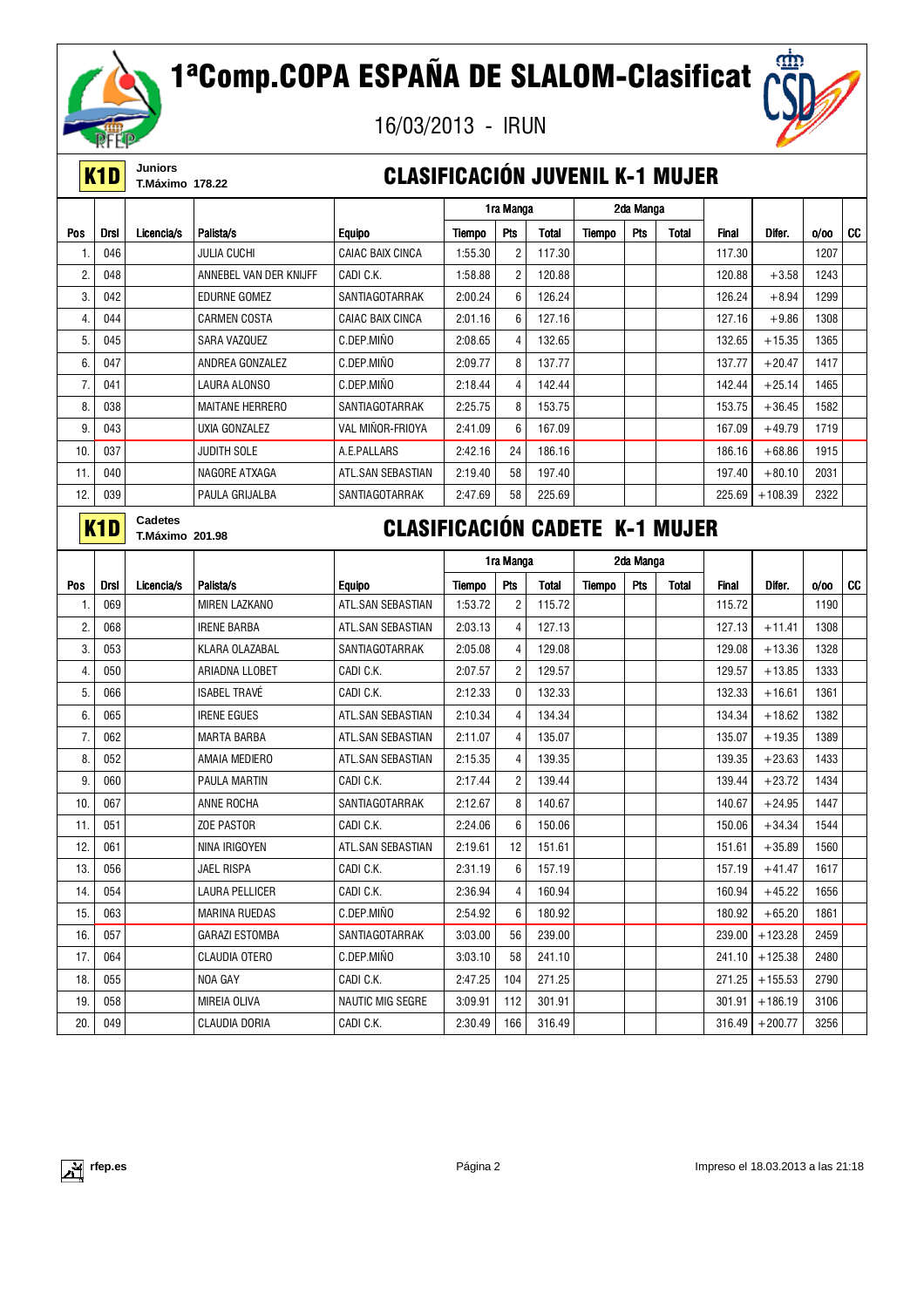

# 1ªComp.COPA ESPAÑA DE SLALOM-Clasificat

16/03/2013 - IRUN



**C1H** Seniors<br>
T.Máximo 159.40

### **CLASIFICACIÓN SENIOR C-1 HOMBRE**

|     |                  |                                   |                           |                                        |         | 1ra Manga      |              |        | 2da Manga |              |              |          |      |           |
|-----|------------------|-----------------------------------|---------------------------|----------------------------------------|---------|----------------|--------------|--------|-----------|--------------|--------------|----------|------|-----------|
| Pos | <b>Drsl</b>      | Licencia/s                        | Palista/s                 | <b>Equipo</b>                          | Tiempo  | Pts            | <b>Total</b> | Tiempo | Pts       | <b>Total</b> | <b>Final</b> | Difer.   | 0/00 | <b>CC</b> |
| 1.  | 077              |                                   | <b>MARCEL ALBETS</b>      | <b>NAUTIC MIG SEGRE</b>                | 1:48.23 | $\mathbf{0}$   | 108.23       |        |           |              | 108.23       |          | 1113 |           |
| 2.  | 087              |                                   | ANDER ELOSEGI             | SANTIAGOTARRAK                         | 1:44.61 | 4              | 108.61       |        |           |              | 108.61       | $+0.38$  | 1117 |           |
| 3.  | 080              |                                   | JOAN SANSA                | CADI C.K.                              | 1:49.17 | $\Omega$       | 109.17       |        |           |              | 109.17       | $+0.94$  | 1123 |           |
| 4.  | 084              |                                   | AITOR GARMENDIA           | ATL.SAN SEBASTIAN                      | 1:49.99 | $\mathbf{0}$   | 109.99       |        |           |              | 109.99       | $+1.76$  | 1131 |           |
| 5.  | 079              |                                   | MIKEL ORMAZABAL           | SANTIAGOTARRAK                         | 1:51.81 | $\mathbf{0}$   | 111.81       |        |           |              | 111.81       | $+3.58$  | 1150 |           |
| 6.  | 085              |                                   | JON ERGÜIN                | ATL.SAN SEBASTIAN                      | 1:43.89 | 8              | 111.89       |        |           |              | 111.89       | $+3.66$  | 1151 |           |
| 7.  | 082              |                                   | <b>XAVIER GANYET</b>      | CADI C.K.                              | 1:51.07 | $\overline{c}$ | 113.07       |        |           |              | 113.07       | $+4.84$  | 1163 |           |
| 8.  | 074              |                                   | <b>JESUS PEREZ</b>        | <b>NAUTIC MIG SEGRE</b>                | 1:53.39 | $\Omega$       | 113.39       |        |           |              | 113.39       | $+5.16$  | 1166 |           |
| 9.  | 086              |                                   | <b>DAVID PEREZ</b>        | SANTIAGOTARRAK                         | 1:49.86 | 6              | 115.86       |        |           |              | 115.86       | $+7.63$  | 1192 |           |
| 10. | 070              |                                   | DANI MARZO                | <b>NAUTIC MIG SEGRE</b>                | 1:52.06 | 6              | 118.06       |        |           |              | 118.06       | $+9.83$  | 1214 |           |
| 11. | 083              |                                   | <b>OSLER MARTINEZ</b>     | SANTIAGOTARRAK                         | 1:52.47 | 6              | 118.47       |        |           |              | 118.47       | $+10.24$ | 1219 |           |
| 12. | 078              |                                   | LLUIS PARES               | CADI C.K.                              | 1:58.79 | $\overline{2}$ | 120.79       |        |           |              | 120.79       | $+12.56$ | 1243 |           |
| 13. | 081              |                                   | <b>MARCOS FORTES</b>      | C.P.PENEDO                             | 1:59.49 | 10             | 129.49       |        |           |              | 129.49       | $+21.26$ | 1332 |           |
| 14. | 076              |                                   | <b>XABIER JAUREGUI</b>    | ATL.SAN SEBASTIAN                      | 2:05.04 | 8              | 133.04       |        |           |              | 133.04       | $+24.81$ | 1369 |           |
| 15. | 075              |                                   | DANIEL JULIO SUAREZ-LLANO | C.P.PENEDO                             | 2:05.74 | 10             | 135.74       |        |           |              | 135.74       | $+27.51$ | 1396 |           |
| 16. | 073              |                                   | RODRIGO RAMOS             | <b>CAPITAN NEMO</b>                    | 2:35.86 | 10             | 165.86       |        |           |              | 165.86       | $+57.63$ | 1706 |           |
| 17. | 071              |                                   | ALEJANDRO OCHOA           | C.DEP.MIÑO                             | 2:04.56 | 62             | 186.56       |        |           |              | 186.56       | $+78.33$ | 1919 |           |
|     | 072              |                                   | POL AIXAS                 | CADI C.K.                              |         | $\mathbf{0}$   | <b>NP</b>    |        |           |              | <b>NP</b>    |          |      |           |
|     | C <sub>1</sub> H | <b>Juniors</b><br>T.Máximo 170.79 |                           | <b>CLASIFICACIÓN JUNIOR C-1 HOMBRE</b> |         |                |              |        |           |              |              |          |      |           |

|     |             |            |                       |                   |         | 1ra Manga       |        |        | 2da Manga |              |              |           |      |    |
|-----|-------------|------------|-----------------------|-------------------|---------|-----------------|--------|--------|-----------|--------------|--------------|-----------|------|----|
| Pos | <b>Drsl</b> | Licencia/s | Palista/s             | <b>Equipo</b>     | Tiempo  | Pts             | Total  | Tiempo | Pts       | <b>Total</b> | <b>Final</b> | Difer.    | 0/00 | CC |
| 1.  | 095         |            | LLUIS GONZALEZ        | NAUTIC MIG SEGRE  | 1:48.70 | 2               | 110.70 |        |           |              | 110.70       |           | 1139 |    |
| 2.  | 088         |            | <b>JOKIN SANCHEZ</b>  | SANTIAGOTARRAK    | 1:48.31 | 6               | 114.31 |        |           |              | 114.31       | $+3.61$   | 1176 |    |
| 3.  | 096         |            | ARNAU EXPOSITO        | CADI C.K.         | 1:55.96 | $\overline{2}$  | 117.96 |        |           |              | 117.96       | $+7.26$   | 1213 |    |
| 4.  | 091         |            | JON BEÑAT LAZKANO     | ATL.SAN SEBASTIAN | 1:52.53 | 6               | 118.53 |        |           |              | 118.53       | $+7.83$   | 1219 |    |
| 5.  | 097         |            | <b>ADRIA MARTIN</b>   | CADI C.K.         | 1:58.15 | 8               | 126.15 |        |           |              | 126.15       | $+15.45$  | 1298 |    |
| 6.  | 090         |            | GORKA OLLOQUIEGUI     | ATL.SAN SEBASTIAN | 2:09.90 | $\overline{2}$  | 131.90 |        |           |              | 131.90       | $+21.20$  | 1357 |    |
| 7.  | 092         |            | HARRI SOLA            | ATL.SAN SEBASTIAN | 2:07.52 | 8               | 135.52 |        |           |              | 135.52       | $+24.82$  | 1394 |    |
| 8.  | 093         |            | UNAI NABASKUES        | ATL.SAN SEBASTIAN | 2:09.56 | 6               | 135.56 |        |           |              | 135.56       | $+24.86$  | 1395 |    |
| 9.  | 094         |            | <b>DAVID LLORENTE</b> | <b>RIO ERESMA</b> | 2:06.62 | 10 <sup>°</sup> | 136.62 |        |           |              | 136.62       | $+25.92$  | 1405 | 13 |
| 10. | 089         |            | ANXO RODRIGUEZ        | TEA DE MONDARIZ   | 2:45.53 | 256             | 421.53 |        |           |              | 421.53       | $+310.83$ | 4336 |    |
|     |             |            |                       |                   |         |                 |        |        |           |              |              |           |      |    |

**C1H** Cadetes<br>
T.Máximo 193.56

## **CLASIFICACIÓN CADETE C-1 HOMBRE**

|         |      |            |                        |                   |         | 1ra Manga    |              |        | 2da Manga  |              |              |          |      |    |
|---------|------|------------|------------------------|-------------------|---------|--------------|--------------|--------|------------|--------------|--------------|----------|------|----|
| Pos     | Drsl | .icencia/s | Palista/s              | <b>Equipo</b>     | Tiempo  | <b>Pts</b>   | <b>Total</b> | Tiempo | <b>Pts</b> | <b>Total</b> | <b>Final</b> | Difer.   | 0/00 | CC |
|         | 111  |            | <b>IMANOL ESTEBAN</b>  | SANTIAGOTARRAK    | 1:56.73 | $\mathbf{0}$ | 116.73       |        |            |              | 116.73       |          | 1201 |    |
|         | 110  |            | JORDI TEBÉ             | NAUTIC MIG SEGRE  | 1:59.92 | 4            | 123.92       |        |            |              | 123.92       | $+7.19$  | 1275 |    |
| ŋ<br>ა. | 105  |            | MIKEL PULDAIN          | ATL.SAN SEBASTIAN | 2:05.48 | 2            | 127.48       |        |            |              | 127.48       | $+10.75$ | 1311 |    |
|         | 112  |            | <b>JESUS ANGEL CID</b> | CAPITAN NEMO      | 2:04.22 | 6            | 130.22       |        |            |              | 130.22       | $+13.49$ | 1340 |    |

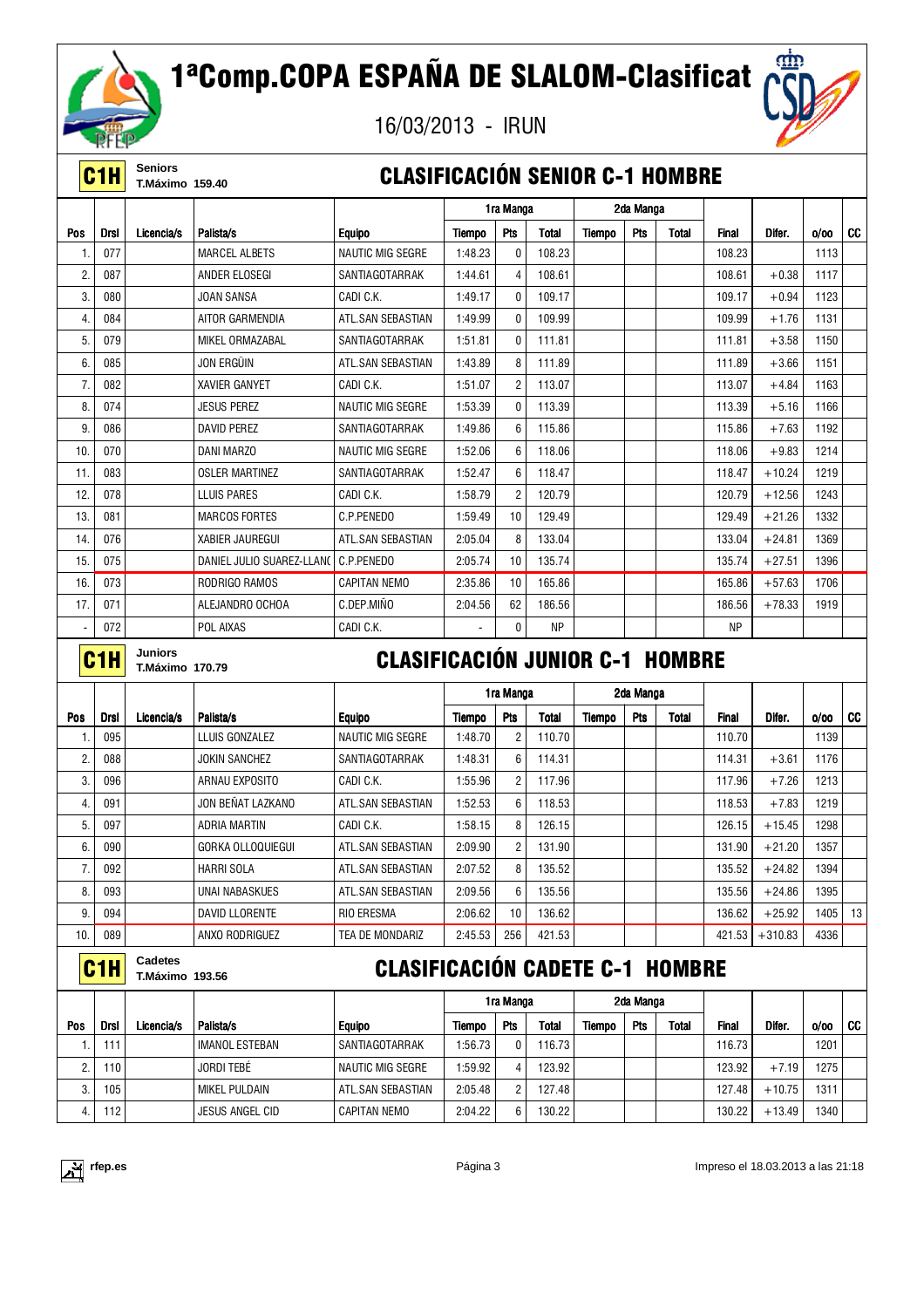

|     | אנו דאר<br>C <sub>1</sub> H | Cadetes                                  |                         | <b>CLASIFICACIÓN CADETE C-1 HOMBRE</b> |                                       |                |              |        |            |       |              |                  |      |           |
|-----|-----------------------------|------------------------------------------|-------------------------|----------------------------------------|---------------------------------------|----------------|--------------|--------|------------|-------|--------------|------------------|------|-----------|
|     |                             | <b>T.Máximo 193.56</b>                   |                         |                                        |                                       | 1ra Manga      |              |        | 2da Manga  |       |              |                  |      |           |
| Pos | <b>Drsl</b>                 | Licencia/s                               | Palista/s               | <b>Equipo</b>                          | Tiempo                                | Pts            | <b>Total</b> | Tiempo | Pts        | Total | <b>Final</b> | Difer.           | 0/00 | CC        |
| 5.  | 109                         |                                          | JORDI CADENA            | CADI C.K.                              | 2:10.49                               | 0              | 130.49       |        |            |       | 130.49       | $+13.76$         | 1342 |           |
| 6.  | 108                         |                                          | POL VIDAL               | CADI C.K.                              | 2:17.00                               | 6              | 143.00       |        |            |       | 143.00       | $+26.27$         | 1471 |           |
| 7.  | 113                         |                                          | LUIS FERNANDEZ          | C.P.PENEDO                             | 2:21.42                               | $\overline{c}$ | 143.42       |        |            |       | 143.42       | $+26.69$         | 1475 |           |
| 8.  | 102                         |                                          | <b>NIL GARCIA</b>       | CADI C.K.                              | 2:12.18                               | 16             | 148.18       |        |            |       | 148.18       | $+31.45$         | 1524 |           |
| 9.  | 107                         |                                          | <b>JAVIER RAMOS</b>     | <b>CAPITAN NEMO</b>                    | 2:22.23                               | 6              | 148.23       |        |            |       | 148.23       | $+31.50$         | 1525 |           |
| 10. | 103                         |                                          | <b>IAGO CANOSA</b>      | C.D.P.DUMBRIA                          | 2:34.92                               | 18             | 172.92       |        |            |       | 172.92       | $+56.19$         | 1779 |           |
| 11. | 099                         |                                          | <b>MARC ETXANIZ</b>     | CADI C.K.                              | 2:08.74                               | 52             | 180.74       |        |            |       | 180.74       | $+64.01$         | 1859 |           |
| 12. | 106                         |                                          | <b>INIGO ETXEBESTE</b>  | SANTIAGOTARRAK                         | 3:08.98                               | 10             | 198.98       |        |            |       | 198.98       | $+82.25$         | 2047 |           |
| 13. | 100                         |                                          | POL LLENA               | <b>NAUTIC MIG SEGRE</b>                | 2:34.36                               | 58             | 212.36       |        |            |       | 212.36       | $+95.63$         | 2185 |           |
| 14. | 104                         |                                          | <b>JOEL SEBASTIAN</b>   | TEA DE MONDARIZ                        | 2:32.60                               | 66             | 218.60       |        |            |       | 218.60       | $+101.87$        | 2249 |           |
| 15. | 101                         |                                          | <b>BRAIS CASTRO</b>     | C.DEP.MIÑO                             | 2:34.30                               | 66             | 220.30       |        |            |       | 220.30       | $+103.57$        | 2266 |           |
| 16. | 098                         |                                          | <b>JAN SALSAS</b>       | CADI C.K.                              | 3:03.48                               | 312            | 495.48       |        |            |       | 495.48       | $+378.75$        | 5097 |           |
|     | C <sub>1</sub> D            | <b>Seniors</b><br><b>T.Máximo 194.05</b> |                         |                                        | <b>CLASIFICACIÓN SENIOR C-1 MUJER</b> |                |              |        |            |       |              |                  |      |           |
|     |                             |                                          |                         |                                        |                                       | 1ra Manga      |              |        | 2da Manga  |       |              |                  |      |           |
| Pos | <b>Drsl</b>                 | Licencia/s                               | Palista/s               | <b>Equipo</b>                          | Tiempo                                | Pts            | <b>Total</b> | Tiempo | Pts        | Total | Final        | Difer.           | 0/00 | CC        |
| 1.  | 117                         |                                          | <b>NURIA VILARRUBLA</b> | CADI C.K.                              | 2:02.33                               | 0              | 122.33       |        |            |       | 122.33       |                  | 1258 |           |
| 2.  | 116                         |                                          | <b>IRATI GOIKOETXEA</b> | ATL.SAN SEBASTIAN                      | 2:04.68                               | $\overline{c}$ | 126.68       |        |            |       | 126.68       | $+4.35$          | 1303 |           |
| 3.  | 115                         |                                          | <b>LIBE LAFUENTE</b>    | ATL.SAN SEBASTIAN                      | 2:38.16                               | 8              | 166.16       |        |            |       | 166.16       | $+43.83$         | 1709 |           |
|     | C <sub>1</sub> D            | <b>Juniors</b><br><b>T.Máximo 207.92</b> |                         | <b>CLASIFICACIÓN JUNIOR C-1 MUJER</b>  |                                       |                |              |        |            |       |              |                  |      |           |
|     |                             |                                          |                         |                                        |                                       | 1ra Manga      |              |        | 2da Manga  |       |              |                  |      |           |
| Pos | <b>Drsl</b>                 | Licencia/s                               | Palista/s               | <b>Equipo</b>                          | Tiempo                                | Pts            | Total        | Tiempo | Pts        | Total | <b>Final</b> | Difer.           | 0/00 | <b>CC</b> |
| 1.  | 119                         |                                          | ANNEBEL VAN DER KNIJFF  | CADI C.K.                              | 2:09.04                               | 6              | 135.04       |        |            |       | 135.04       |                  | 1389 |           |
| 2.  | 123                         |                                          | SARA VAZQUEZ            | C.DEP.MINO                             | 2:30.23                               | 10             | 160.23       |        |            |       | 160.23       | $+25.19$         | 1648 |           |
| 3.  | 121                         |                                          | EDURNE GOMEZ            | SANTIAGOTARRAK                         | 2:37.75                               | 6              | 163.75       |        |            |       | 163.75       | $+28.71$         | 1684 |           |
| 4.  | 124                         |                                          | UXIA GONZALEZ           | VAL MINOR-FRIOYA                       | 2:40.75                               |                | 164.75       |        |            |       | 164.75       | $+29.71$         | 1695 |           |
| 5.  | 122                         |                                          | LAURA ALONSO            | C.DEP.MINO                             | 2:54.77                               | 106            | 280.77       |        |            |       |              | 280.77   +145.73 | 2888 |           |
| 6.  | 118                         |                                          | PAULA GRIJALBA          | SANTIAGOTARRAK                         | 3:55.38                               | 66             | 301.38       |        |            |       | 301.38       | $+166.34$        | 3100 |           |
| 7.  | 120                         |                                          | NAGORE ATXAGA           | ATL.SAN SEBASTIAN                      | 2:04.03                               | 404            | 528.03       |        |            |       | 528.03       | $+392.99$        | 5432 |           |
|     | C <sub>1</sub> D            | Cadetes<br><b>T.Máximo 235.64</b>        |                         | <b>CLASIFICACIÓN CADETE C-1 MUJER</b>  |                                       |                |              |        |            |       |              |                  |      |           |
|     |                             |                                          |                         |                                        |                                       | 1ra Manga      |              |        | 2da Manga  |       |              |                  |      |           |
| Pos | <b>Drsl</b>                 | Licencia/s                               | Palista/s               | <b>Equipo</b>                          | <b>Tiempo</b>                         | Pts            | <b>Total</b> | Tiempo | <b>Pts</b> | Total | <b>Final</b> | Difer.           | 0/00 | <b>CC</b> |
| 1.  | 137                         |                                          | MIREN LAZKANO           | ATL.SAN SEBASTIAN                      | 2:05.03                               | 2              | 127.03       |        |            |       | 127.03       |                  | 1307 |           |
| 2.  | 130                         |                                          | KLARA OLAZABAL          | SANTIAGOTARRAK                         | 2:15.55                               | 4              | 139.55       |        |            |       | 139.55       | $+12.52$         | 1436 |           |
| 3.  | 132                         |                                          | <b>IRENE EGUES</b>      | ATL.SAN SEBASTIAN                      | 2:45.04                               | 16             | 181.04       |        |            |       | 181.04       | $+54.01$         | 1862 |           |
| 4.  | 129                         |                                          | AMAIA MEDIERO           | ATL.SAN SEBASTIAN                      | 3:06.56                               | 12             | 198.56       |        |            |       | 198.56       | $+71.53$         | 2043 |           |
| 5.  | 134                         |                                          | NINA IRIGOYEN           | ATL.SAN SEBASTIAN                      | 3:08.85                               | 10             | 198.85       |        |            |       | 198.85       | $+71.82$         | 2046 |           |
| 6.  | 136                         |                                          | <b>MARTA BARBA</b>      | ATL.SAN SEBASTIAN                      | 2:27.74                               | 54             | 201.74       |        |            |       | 201.74       | $+74.71$         | 2075 |           |



αm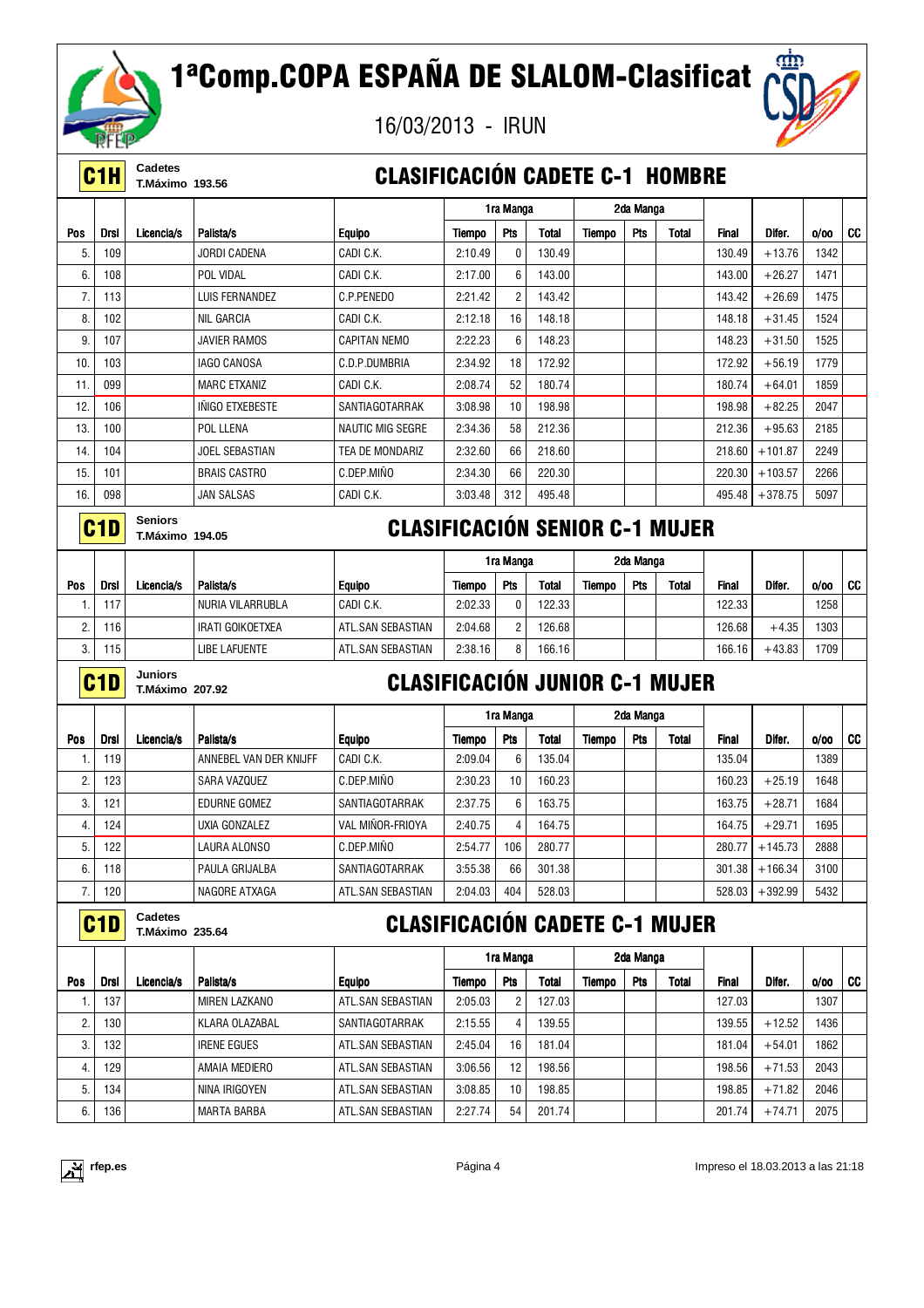



**C1D** Cadetes<br>
T.Máximo 235.64

### **CLASIFICACIÓN CADETE C-1 MUJER**

|            |                                                         |            |                       |                                          |         | 1ra Manga |        |        | 2da Manga  |       |              |           |      |    |
|------------|---------------------------------------------------------|------------|-----------------------|------------------------------------------|---------|-----------|--------|--------|------------|-------|--------------|-----------|------|----|
| <b>Pos</b> | <b>Drsl</b>                                             | Licencia/s | Palista/s             | <b>Equipo</b>                            | Tiempo  | Pts       | Total  | Tiempo | <b>Pts</b> | Total | <b>Final</b> | Difer.    | 0/00 | CC |
| 7.         | 135                                                     |            | <b>IRENE BARBA</b>    | ATL.SAN SEBASTIAN                        | 2:57.53 | 60        | 237.53 |        |            |       | 237.53       | $+110.50$ | 2443 |    |
| 8.         | 125                                                     |            | ARIADNA LLOBET        | CADI C.K.                                | 3:03.16 | 56        | 239.16 |        |            |       | 239.16       | $+112.13$ | 2460 |    |
| 9.         | 128                                                     |            | <b>LAURA PELLICER</b> | CADI C.K.                                | 4:06.48 | 14        | 260.48 |        |            |       | 260.48       | $+133.45$ | 2680 |    |
| 10.        | 133                                                     |            | <b>PAULA MARTIN</b>   | CADI C.K.                                | 2:47.55 | 110       | 277.55 |        |            |       | 277.55       | $+150.52$ | 2855 |    |
| 11.        | 127                                                     |            | <b>GARAZI ESTOMBA</b> | SANTIAGOTARRAK                           | 3:41.95 | 66        | 287.95 |        |            |       | 287.95       | $+160.92$ | 2962 |    |
| 12.        | 131                                                     |            | <b>ISABEL TRAVÉ</b>   | CADI C.K.                                | 3:20.78 | 104       | 304.78 |        |            |       | 304.78       | $+177.75$ | 3135 |    |
| 13.        | 126                                                     |            | <b>JAEL RISPA</b>     | CADI C.K.                                | 2:49.05 | 212       | 381.05 |        |            |       | 381.05       | $+254.02$ | 3920 |    |
|            | Veteranos<br>K <sub>1</sub> H<br><b>T.Máximo 138.61</b> |            |                       | <b>CLASIFICACIÓN VETERANO K-1 HOMBRE</b> |         |           |        |        |            |       |              |           |      |    |

|     |      |            |                          |                     |         | 1ra Manga  |        |        | 2da Manga  |       |        |          |      |    |
|-----|------|------------|--------------------------|---------------------|---------|------------|--------|--------|------------|-------|--------|----------|------|----|
| Pos | Drsl | Licencia/s | Palista/s                | <b>Equipo</b>       | Tiempo  | <b>Pts</b> | Total  | Tiempo | <b>Pts</b> | Total | Final  | Difer.   | 0/00 | CC |
|     | 138  |            | <b>JOSE LUIS MARTIN</b>  | <b>FORTUNA</b>      | 1:51.70 | 0          | 111.70 |        |            |       | 111.70 |          | 1149 |    |
| 2.  | 145  |            | URKO ZABALETA            | SANTIAGOTARRAK      | :43.86  | 8          | 111.86 |        |            |       | 111.86 | $+0.16$  | 1151 |    |
| 3.  | 142  |            | JUAN JOSE OLAZABAL       | SANTIAGOTARRAK      | 1:54.48 | 2          | 116.48 |        |            |       | 116.48 | $+4.78$  | 1198 |    |
| 4.  | 144  |            | ANTONIO HERREROS         | NAUTIC MIG SEGRE    | 2:00.20 | 2          | 122.20 |        |            |       | 122.20 | $+10.50$ | 1257 |    |
| 5.  | 141  |            | RAUL BARBA               | ATL.SAN SEBASTIAN   | 2:04.76 | 2          | 126.76 |        |            |       | 126.76 | $+15.06$ | 1304 |    |
| 6.  | 143  |            | MANEX SAYALERO           | ATL.SAN SEBASTIAN   | 2:12.84 | 6          | 138.84 |        |            |       | 138.84 | $+27.14$ | 1428 |    |
|     | 140  |            | IGNACIO MARIA GALLASTEGI | i beti busti        | 2:20.21 | 8          | 148.21 |        |            |       | 148.21 | $+36.51$ | 1525 |    |
| 8.  | 139  |            | <b>JUAN JOSE SANCHEZ</b> | <b>CAPITAN NEMO</b> | 2:34.59 | 10         | 164.59 |        |            |       | 164.59 | $+52.89$ | 1693 |    |

**K1H** Seniors<br>
T.Máximo 138.61

## **CLASIFICACIÓN SENIOR K-1 HOMBRE**

|                  |             |            |                        |                       |         | 1ra Manga      |        |        | 2da Manga  |       |              |          |      |           |
|------------------|-------------|------------|------------------------|-----------------------|---------|----------------|--------|--------|------------|-------|--------------|----------|------|-----------|
| Pos              | <b>Drsl</b> | Licencia/s | Palista/s              | <b>Equipo</b>         | Tiempo  | Pts            | Total  | Tiempo | <b>Pts</b> | Total | <b>Final</b> | Difer.   | 0/00 | <b>CC</b> |
| 1.               | 171         |            | MARC DOMENJO           | CADI C.K.             | 1:35.21 | $\overline{c}$ | 97.21  |        |            |       | 97.21        |          | 1000 |           |
| $\mathbf{2}$     | 172         |            | ALBERTO DIEZ-CANEDO    | CADI C.K.             | 1:35.97 | 4              | 99.97  |        |            |       | 99.97        | $+2.76$  | 1028 |           |
| 3.               | 169         |            | EKHI DIEZ              | SANTIAGOTARRAK        | 1:40.53 | $\overline{2}$ | 102.53 |        |            |       | 102.53       | $+5.32$  | 1055 |           |
| 4.               | 167         |            | TELMO OLAZABAL         | <b>SANTIAGOTARRAK</b> | 1:40.71 | $\overline{2}$ | 102.71 |        |            |       | 102.71       | $+5.50$  | 1057 |           |
| 5.               | 162         |            | <b>XUBAN PORTOS</b>    | <b>SANTIAGOTARRAK</b> | 1:43.15 | 0              | 103.15 |        |            |       | 103.15       | $+5.94$  | 1061 |           |
| 6.               | 152         |            | <b>ARITZ FERNANDEZ</b> | ATL.SAN SEBASTIAN     | 1:44.49 | 0              | 104.49 |        |            |       | 104.49       | $+7.28$  | 1075 |           |
| $\overline{7}$ . | 168         |            | <b>PAU GANYET</b>      | CADI C.K.             | 1:41.51 | 4              | 105.51 |        |            |       | 105.51       | $+8.30$  | 1085 |           |
| 8.               | 157         |            | INAKI AZKONOBIETA      | SANTIAGOTARRAK        | 1:42.85 | 4              | 106.85 |        |            |       | 106.85       | $+9.64$  | 1099 |           |
| 9.               | 166         |            | <b>XABIER JAUREGUI</b> | ATL.SAN SEBASTIAN     | 1:43.39 | $\overline{4}$ | 107.39 |        |            |       | 107.39       | $+10.18$ | 1105 |           |
| 10.              | 151         |            | <b>ANDER DIEZ</b>      | SANTIAGOTARRAK        | 1:42.29 | 8              | 110.29 |        |            |       | 110.29       | $+13.08$ | 1135 |           |
| 11.              | 164         |            | IÑAKI GI               | ATL.SAN SEBASTIAN     | 1:50.26 | 4              | 114.26 |        |            |       | 114.26       | $+17.05$ | 1175 |           |
| 12.              | 163         |            | PAULO GARIKANO         | ATL.SAN SEBASTIAN     | 1:46.58 | 8              | 114.58 |        |            |       | 114.58       | $+17.37$ | 1179 |           |
| 13.              | 148         |            | IGNACIO GONZALEZ       | SANTIAGOTARRAK        | 1:54.61 | 0              | 114.61 |        |            |       | 114.61       | $+17.40$ | 1179 |           |
| 14.              | 158         |            | <b>VICTOR MONDEJAR</b> | LAS GRAJAS            | 1:53.22 | $\overline{2}$ | 115.22 |        |            |       | 115.22       | $+18.01$ | 1185 |           |
| 15.              | 149         |            | <b>IVAN GI</b>         | ATL.SAN SEBASTIAN     | 1:48.16 | 8              | 116.16 |        |            |       | 116.16       | $+18.95$ | 1195 |           |
| 16.              | 156         |            | AITOR GOIKOETXEA       | ATL.SAN SEBASTIAN     | 1:52.38 | 6              | 118.38 |        |            |       | 118.38       | $+21.17$ | 1218 |           |
| 17.              | 147         |            | <b>ALBERT AIXAS</b>    | A.E.PALLARS           | 1:52.98 | 6              | 118.98 |        |            |       | 118.98       | $+21.77$ | 1224 |           |

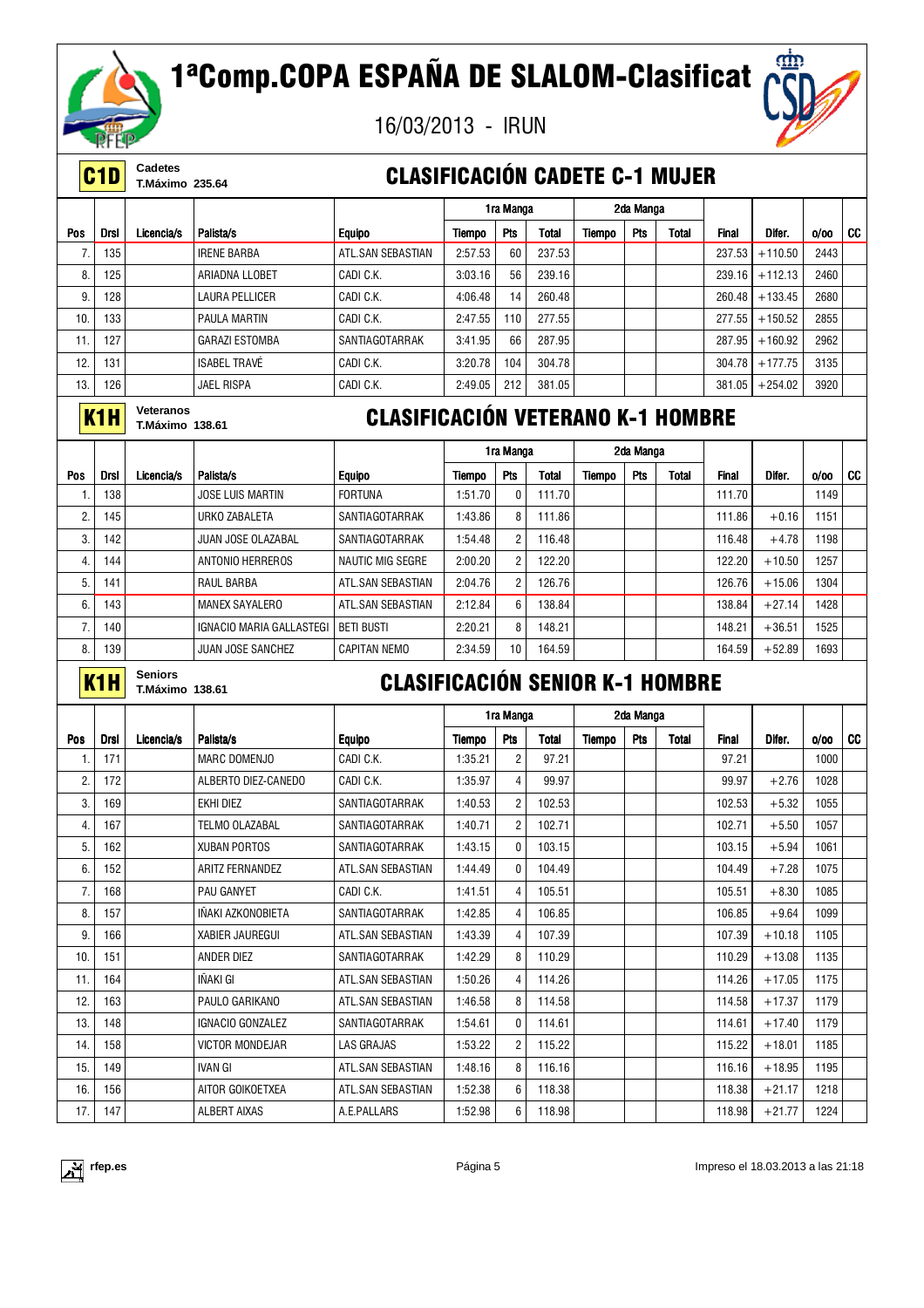



**K1H** Seniors<br>**K1H** T.Máximo 138.61

### **CLASIFICACIÓN SENIOR K-1 HOMBRE**

|                 |                  |                                          |                         |                                        |               | 1ra Manga       |              |        | 2da Manga |              |              |           |      |              |
|-----------------|------------------|------------------------------------------|-------------------------|----------------------------------------|---------------|-----------------|--------------|--------|-----------|--------------|--------------|-----------|------|--------------|
| Pos             | <b>Drsl</b>      | Licencia/s                               | Palista/s               | <b>Equipo</b>                          | Tiempo        | Pts             | <b>Total</b> | Tiempo | Pts       | Total        | <b>Final</b> | Difer.    | 0/00 | CC           |
| 18              | 161              |                                          | AITOR IRIBARREN         | SANTIAGOTARRAK                         | 1:54.69       | 6               | 120.69       |        |           |              | 120.69       | $+23.48$  | 1242 |              |
| 19.             | 155              |                                          | RODRIGO RAMOS           | <b>CAPITAN NEMO</b>                    | 1:55.47       | $6\phantom{1}6$ | 121.47       |        |           |              | 121.47       | $+24.26$  | 1250 |              |
| 20              | 160              |                                          | <b>ARITZ GIMBERT</b>    | <b>BETI BUSTI</b>                      | 1:57.74       | 4               | 121.74       |        |           |              | 121.74       | $+24.53$  | 1252 |              |
| 21              | 154              |                                          | PABLO GARCIA            | <b>LAS GRAJAS</b>                      | 1:58.41       | $\overline{4}$  | 122.41       |        |           |              | 122.41       | $+25.20$  | 1259 | $\mathbf{1}$ |
| 22              | 153              |                                          | <b>JAVIER GARCIA</b>    | <b>LAS GRAJAS</b>                      | 2:01.17       | $\overline{2}$  | 123.17       |        |           |              | 123.17       | $+25.96$  | 1267 | $\mathbf{1}$ |
| 23.             | 159              |                                          | <b>INIGO CAMPOS</b>     | <b>RIO ERESMA</b>                      | 1:59.47       | 6               | 125.47       |        |           |              | 125.47       | $+28.26$  | 1291 | $\mathbf{1}$ |
| 24.             | 150              |                                          | <b>MATEO GONZALEZ</b>   | <b>LAS GRAJAS</b>                      | 2:04.60       | $\overline{2}$  | 126.60       |        |           |              | 126.60       | $+29.39$  | 1302 | $\mathbf{1}$ |
|                 | K <sub>1</sub> H | <b>Juniors</b><br><b>T.Máximo 148.52</b> |                         | <b>CLASIFICACIÓN JUNIOR K-1 HOMBRE</b> |               |                 |              |        |           |              |              |           |      |              |
|                 |                  |                                          |                         |                                        |               | 1ra Manga       |              |        | 2da Manga |              |              |           |      |              |
| Pos             | Drsl             | Licencia/s                               | Palista/s               | <b>Equipo</b>                          | <b>Tiempo</b> | Pts             | <b>Total</b> | Tiempo | Pts       | <b>Total</b> | <b>Final</b> | Difer.    | 0/00 | CC           |
| 1.              | 192              |                                          | <b>UNAI NABASKUES</b>   | ATL.SAN SEBASTIAN                      | 1:37.85       | $\overline{2}$  | 99.85        |        |           |              | 99.85        |           | 1027 |              |
| $\overline{2}$  | 191              |                                          | <b>JUAN MARTINEZ</b>    | CALASPARRA                             | 1:41.89       | $\mathbf{0}$    | 101.89       |        |           |              | 101.89       | $+2.04$   | 1048 |              |
| 3.              | 190              |                                          | UNAI ARRESE-IGOR        | ATL.SAN SEBASTIAN                      | 1:44.80       | $\Omega$        | 104.80       |        |           |              | 104.80       | $+4.95$   | 1078 |              |
| 4.              | 188              |                                          | DAVID LLORENTE          | <b>RIO ERESMA</b>                      | 1:42.97       | $\overline{2}$  | 104.97       |        |           |              | 104.97       | $+5.12$   | 1080 |              |
| 5.              | 189              |                                          | <b>HASIER RODRIGUEZ</b> | SANTIAGOTARRAK                         | 1:44.18       | $\overline{2}$  | 106.18       |        |           |              | 106.18       | $+6.33$   | 1092 |              |
| 6.              | 184              |                                          | ANDER ALBIZU            | ATL.SAN SEBASTIAN                      | 1:52.33       | $\mathbf{0}$    | 112.33       |        |           |              | 112.33       | $+12.48$  | 1156 |              |
| $\overline{7}$  | 185              |                                          | <b>MIKEL ALTUNA</b>     | SANTIAGOTARRAK                         | 1:50.18       | $\overline{4}$  | 114.18       |        |           |              | 114.18       | $+14.33$  | 1175 |              |
| 8.              | 186              |                                          | EKAIN RODRIGUEZ         | ATL.SAN SEBASTIAN                      | 1:57.12       | $\mathbf{0}$    | 117.12       |        |           |              | 117.12       | $+17.27$  | 1205 |              |
| 9               | 175              |                                          | <b>AXEL AFONSO</b>      | TEA DE MONDARIZ                        | 1:54.20       | $\overline{4}$  | 118.20       |        |           |              | 118.20       | $+18.35$  | 1216 |              |
| 10 <sub>1</sub> | 180              |                                          | LLUIS GONZALEZ          | <b>NAUTIC MIG SEGRE</b>                | 1:53.88       | 6               | 119.88       |        |           |              | 119.88       | $+20.03$  | 1233 |              |
| 11.             | 176              |                                          | <b>IAN SALVAT</b>       | A.E.PALLARS                            | 1:55.36       | 8               | 123.36       |        |           |              | 123.36       | $+23.51$  | 1269 |              |
| 12.             | 187              |                                          | <b>BENAT LIZARRALDE</b> | <b>BETI BUSTI</b>                      | 2:00.70       | $\overline{4}$  | 124.70       |        |           |              | 124.70       | $+24.85$  | 1283 |              |
| 13.             | 179              |                                          | <b>TELMO EGUES</b>      | ATL.SAN SEBASTIAN                      | 2:05.55       | 10              | 135.55       |        |           |              | 135.55       | $+35.70$  | 1394 |              |
| 14.             | 182              |                                          | <b>ALBERTO LOPEZ</b>    | <b>RIO ERESMA</b>                      | 2:19.67       | $\overline{4}$  | 143.67       |        |           |              | 143.67       | $+43.82$  | 1478 |              |
| 15.             | 181              |                                          | <b>XABIER UGALDE</b>    | SANTIAGOTARRAK                         | 2:24.80       | 10              | 154.80       |        |           |              | 154.80       | $+54.95$  | 1592 |              |
| 16.             | 183              |                                          | <b>JOKIN LABAIEN</b>    | <b>BETI BUSTI</b>                      | 2:22.91       | 56              | 198.91       |        |           |              | 198.91       | $+99.06$  | 2046 |              |
| 17.             | 173              |                                          | <b>HEMANT DEEPAK</b>    | CADI C.K.                              | 4:00.57       | 64              | 304.57       |        |           |              | 304.57       | $+204.72$ | 3133 |              |
|                 | 174              |                                          | DANI GALLEGO            | A.E.PALLARS                            |               | $\mathbf{0}$    | NP           |        |           |              | <b>NP</b>    |           |      |              |

**K1H** Cadetes<br>
T.Máximo 168.32

## **CLASIFICACIÓN CADETE K-1 HOMBRE**

|                  |             |            |                      |                         |         | 1ra Manga      |        |        | 2da Manga |              |              |          |      |    |
|------------------|-------------|------------|----------------------|-------------------------|---------|----------------|--------|--------|-----------|--------------|--------------|----------|------|----|
| Pos              | <b>Drsl</b> | Licencia/s | Palista/s            | <b>Equipo</b>           | Tiempo  | Pts            | Total  | Tiempo | Pts       | <b>Total</b> | <b>Final</b> | Difer.   | 0/00 | CC |
|                  | 228         |            | <b>JORDI CADENA</b>  | CADI C.K.               | 1:43.36 | $\overline{2}$ | 105.36 |        |           |              | 105.36       |          | 1084 |    |
| $\sqrt{2}$<br>۷. | 197         |            | <b>MARC ETXANIZ</b>  | CADI C.K.               | 1:52.72 | $\overline{2}$ | 14.72  |        |           |              | 114.72       | $+9.36$  | 1180 |    |
| 3                | 198         |            | <b>MIKEL PULDAIN</b> | ATL.SAN SEBASTIAN       | 1:49.67 | 8              | 117.67 |        |           |              | 117.67       | $+12.31$ | 1210 |    |
| 4.               | 222         |            | ION IRIBARREN        | SANTIAGOTARRAK          | 1:55.25 | 4              | 119.25 |        |           |              | 119.25       | $+13.89$ | 1227 |    |
| 5                | 224         |            | ARITZ DORRONSORO     | SANTIAGOTARRAK          | 1:56.22 | 4              | 120.22 |        |           |              | 120.22       | $+14.86$ | 1237 |    |
| 6                | 212         |            | NIL GARCIA           | CADI C.K.               | 1:55.50 | 6              | 121.50 |        |           |              | 121.50       | $+16.14$ | 1250 |    |
|                  | 211         |            | POL LLENA            | <b>NAUTIC MIG SEGRE</b> | 1:59.67 | 2              | 121.67 |        |           |              | 121.67       | $+16.31$ | 1252 |    |

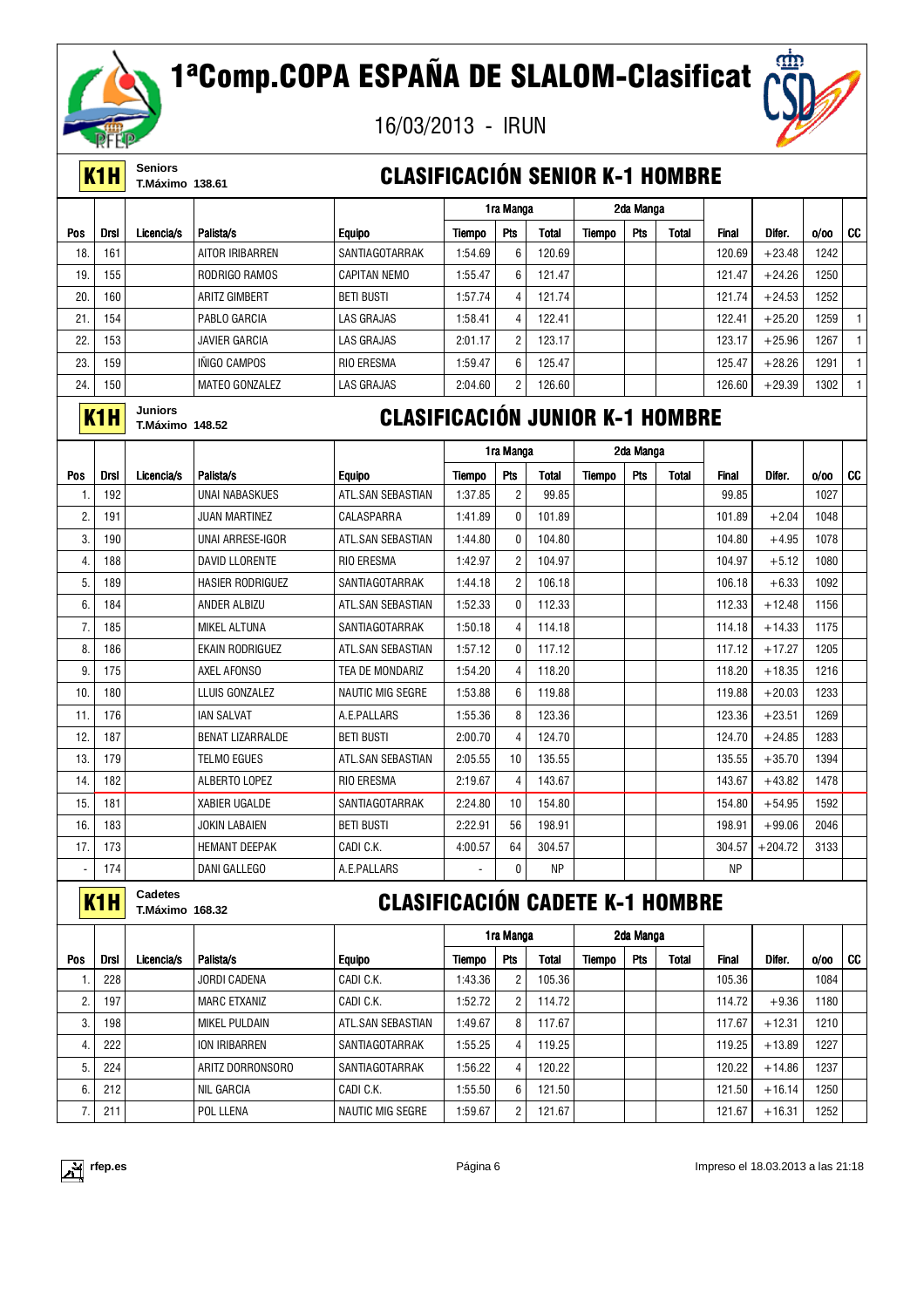

# 1ªComp.COPA ESPAÑA DE SLALOM-Clasificat

16/03/2013 - IRUN



**K1H** Cadetes<br>**K1H** T.Máximo 168.32

### **CLASIFICACIÓN CADETE K-1 HOMBRE**

|                |             |            |                        |                         | 1ra Manga                |                | 2da Manga    |               |     |              |              |           |      |              |
|----------------|-------------|------------|------------------------|-------------------------|--------------------------|----------------|--------------|---------------|-----|--------------|--------------|-----------|------|--------------|
| Pos            | <b>Drsl</b> | Licencia/s | Palista/s              | <b>Equipo</b>           | <b>Tiempo</b>            | Pts            | <b>Total</b> | <b>Tiempo</b> | Pts | <b>Total</b> | <b>Final</b> | Difer.    | 0/00 | <b>CC</b>    |
| 8.             | 207         |            | <b>JOEL SEBASTIAN</b>  | TEA DE MONDARIZ         | 1:57.01                  | 8              | 125.01       |               |     |              | 125.01       | $+19.65$  | 1286 |              |
| 9.             | 225         |            | <b>JESUS ANGEL CID</b> | <b>CAPITAN NEMO</b>     | 1.55.41                  | 10             | 125.41       |               |     |              | 125.41       | $+20.05$  | 1290 |              |
| 10.            | 214         |            | MANUEL OCHOA           | C.DEP.MIÑO              | 1:55.55                  | 10             | 125.55       |               |     |              | 125.55       | $+20.19$  | 1292 |              |
| 11.            | 227         |            | <b>IAGO CANOSA</b>     | C.D.P.DUMBRIA           | 1:57.72                  | 8              | 125.72       |               |     |              | 125.72       | $+20.36$  | 1293 |              |
| 12.            | 223         |            | POL VIDAL              | CADI C.K.               | 1:59.43                  | 8              | 127.43       |               |     |              | 127.43       | $+22.07$  | 1311 |              |
| 13.            | 209         |            | <b>CLEMENT RIO</b>     | SANTIAGOTARRAK          | 2:00.01                  | 8              | 128.01       |               |     |              | 128.01       | $+22.65$  | 1317 |              |
| 14.            | 221         |            | <b>JORDI TEBÉ</b>      | <b>NAUTIC MIG SEGRE</b> | 2:02.11                  | 6              | 128.11       |               |     |              | 128.11       | $+22.75$  | 1318 |              |
| 15.            | 205         |            | <b>BRAIS CASTRO</b>    | C.DEP.MIÑO              | 1:59.33                  | 12             | 131.33       |               |     |              | 131.33       | $+25.97$  | 1351 |              |
| 16.            | 216         |            | PAU GABERNET           | <b>NAUTIC MIG SEGRE</b> | 2:07.09                  | 6              | 133.09       |               |     |              | 133.09       | $+27.73$  | 1369 |              |
| 17.            | 202         |            | ANTONIO DIAZ-VIZCAINO  | CADI C.K.               | 2:05.11                  | 8              | 133.11       |               |     |              | 133.11       | $+27.75$  | 1369 |              |
| 18.            | 219         |            | ANDER SUSPERREGUI      | SANTIAGOTARRAK          | 2:04.24                  | 10             | 134.24       |               |     |              | 134.24       | $+28.88$  | 1381 |              |
| 19.            | 201         |            | GILEN LARRAÑAGA        | ATL.SAN SEBASTIAN       | 2:11.00                  | $\overline{4}$ | 135.00       |               |     |              | 135.00       | $+29.64$  | 1389 |              |
| 20.            | 196         |            | ALEJANDRO DRAGO        | <b>CAIAC BAIX CINCA</b> | 2:09.75                  | 8              | 137.75       |               |     |              | 137.75       | $+32.39$  | 1417 |              |
| 21.            | 213         |            | <b>JAN SALSAS</b>      | CADI C.K.               | 2:09.98                  | 8              | 137.98       |               |     |              | 137.98       | $+32.62$  | 1419 |              |
| 22.            | 206         |            | ARAN BALAGUERO         | A.E.PALLARS             | 2:10.69                  | 8              | 138.69       |               |     |              | 138.69       | $+33.33$  | 1427 |              |
| 23.            | 200         |            | <b>DANIEL GAMBOA</b>   | SANTIAGOTARRAK          | 2:11.90                  | 10             | 141.90       |               |     |              | 141.90       | $+36.54$  | 1460 | $\mathbf{1}$ |
| 24.            | 220         |            | <b>JAVIER TRIGO</b>    | C.D.P.DUMBRIA           | 2:12.51                  | 12             | 144.51       |               |     |              | 144.51       | $+39.15$  | 1487 |              |
| 25.            | 210         |            | <b>JAVIER RAMOS</b>    | <b>CAPITAN NEMO</b>     | 2:15.89                  | 12             | 147.89       |               |     |              | 147.89       | $+42.53$  | 1521 | $\mathbf{1}$ |
| 26.            | 217         |            | NANDO CORTÉS           | A.E.PALLARS             | 2:10.79                  | 20             | 150.79       |               |     |              | 150.79       | $+45.43$  | 1551 | $\mathbf{1}$ |
| 27.            | 203         |            | INIGO ETXEBESTE        | SANTIAGOTARRAK          | 2:31.28                  | 12             | 163.28       |               |     |              | 163.28       | $+57.92$  | 1680 | 1            |
| 28.            | 226         |            | <b>IOSU FUENTES</b>    | ATL.SAN SEBASTIAN       | 1:55.04                  | 60             | 175.04       |               |     |              | 175.04       | $+69.68$  | 1801 |              |
| 29.            | 208         |            | UNAI CABALLERO         | ATL.SAN SEBASTIAN       | 2:17.48                  | 62             | 199.48       |               |     |              | 199.48       | $+94.12$  | 2052 |              |
| 30.            | 204         |            | AITOR INCHAUSTI        | ATL.SAN SEBASTIAN       | 2:43.16                  | 64             | 227.16       |               |     |              | 227.16       | $+121.80$ | 2337 |              |
| ä,             | 199         |            | <b>HERRI MANTEROLA</b> | SANTIAGOTARRAK          | $\overline{\phantom{0}}$ | $\mathbf{0}$   | AB           |               |     |              | AB           |           |      |              |
| $\overline{a}$ | 215         |            | LLORENÇ MARTINEZ       | A.E.PALLARS             | $\overline{\phantom{0}}$ | $\mathbf{0}$   | <b>NP</b>    |               |     |              | <b>NP</b>    |           |      |              |
|                | 218         |            | <b>JAN LARRUE</b>      | A.E.PALLARS             |                          | $\mathbf{0}$   | <b>NP</b>    |               |     |              | <b>NP</b>    |           |      |              |